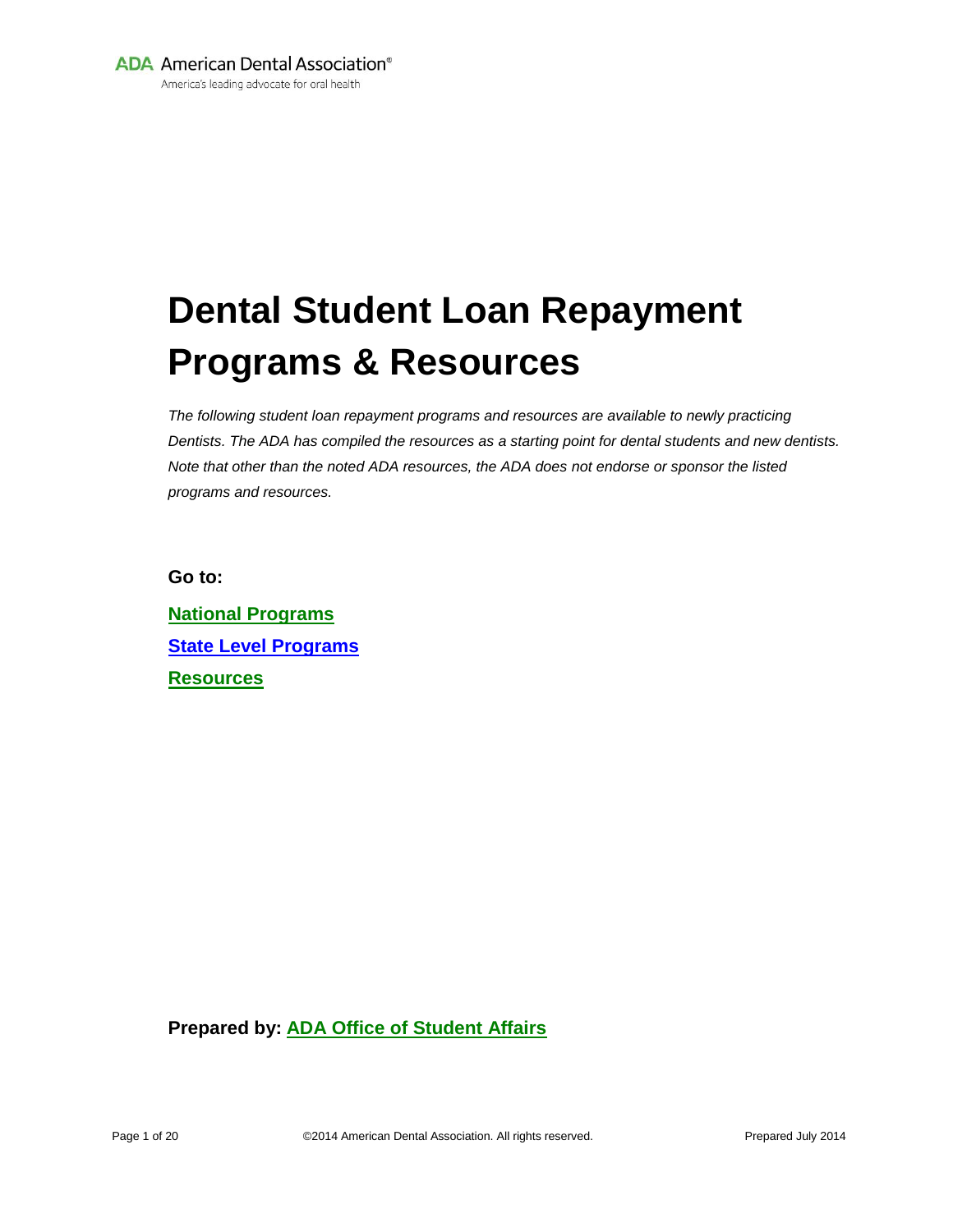#### <span id="page-1-0"></span>**National Programs**

**Army:** *Active Duty Health Profession Loan Repayment Program (ADHPLRP)*

- Receive up to \$120,000 to pay down your dental school debt.
- Provides \$40,000 a year for up to three years.
- This program may be combined with the Health Professions Bonus, other bonuses, and benefits.

For more information, please visit: [http://www.goarmy.com/amedd/dental/corps\\_benefits.jsp](http://www.goarmy.com/amedd/dental/corps_benefits.jsp) or call 1-888-550-2769.

**Army:** *Healthcare Professionals Loan Repayment Program (HPLR)*

- Receive up to \$50,000 to repay your dental school loans.
- Payments are made over three years, in installments of \$20,000, \$20,000, and \$10,000.
- Participants may be eligible to participate in other incentive programs.
- Must have current, unrestricted state dental license to apply.
- May be eligible for additional sign-on bonuses and benefits.

For more information, please visit: [http://www.goarmy.com/amedd/dental/corps\\_benefits.jsp](http://www.goarmy.com/amedd/dental/corps_benefits.jsp) or call 1-888-550-2769.

#### **Navy:** *Health Professions Loan Repayment Program (HPLRP)*

- Receive up to \$40,000/yr. (minus ~25% federal income taxes) toward dental school repayment for up to three years.

- Must be qualified for, or hold an appointment as a commissioned officer in one of the health professions and sign a written agreement to serve on active duty for a prescribed time period. Students in their final year of study are also eligible.

- May be eligible for additional sign-on bonuses and benefits.

For more information, please visit: [http://www.med.navy.mil/sites/nmpdc/Accessions/Pages/HPLRP.aspx,](http://www.med.navy.mil/sites/nmpdc/Accessions/Pages/HPLRP.aspx) call 301-295-9977, or email (with subject heading "HPLRP") [oh@med.navy.mil.](mailto:oh@med.navy.mil)

**Air Force:** *Air Force Active Duty Health Professions Repayment Program (ADHPLRP)*

- Maximum repayment is \$40,000/yr. less tax liability.

- Payments are sent directly to the lending institution on behalf of the ADHPLRP participant.

- Participants incur an active duty obligation (ADO) consisting of a minimum of two years, or one year of ADO for each annual repayment, whichever is greater.

For more information, please visit: <http://www.airforce.com/contact-us/faq/healthcare/#what-adhplrp>

**Veteran Affairs:** *Education Debt Reduction Program (EDRP)*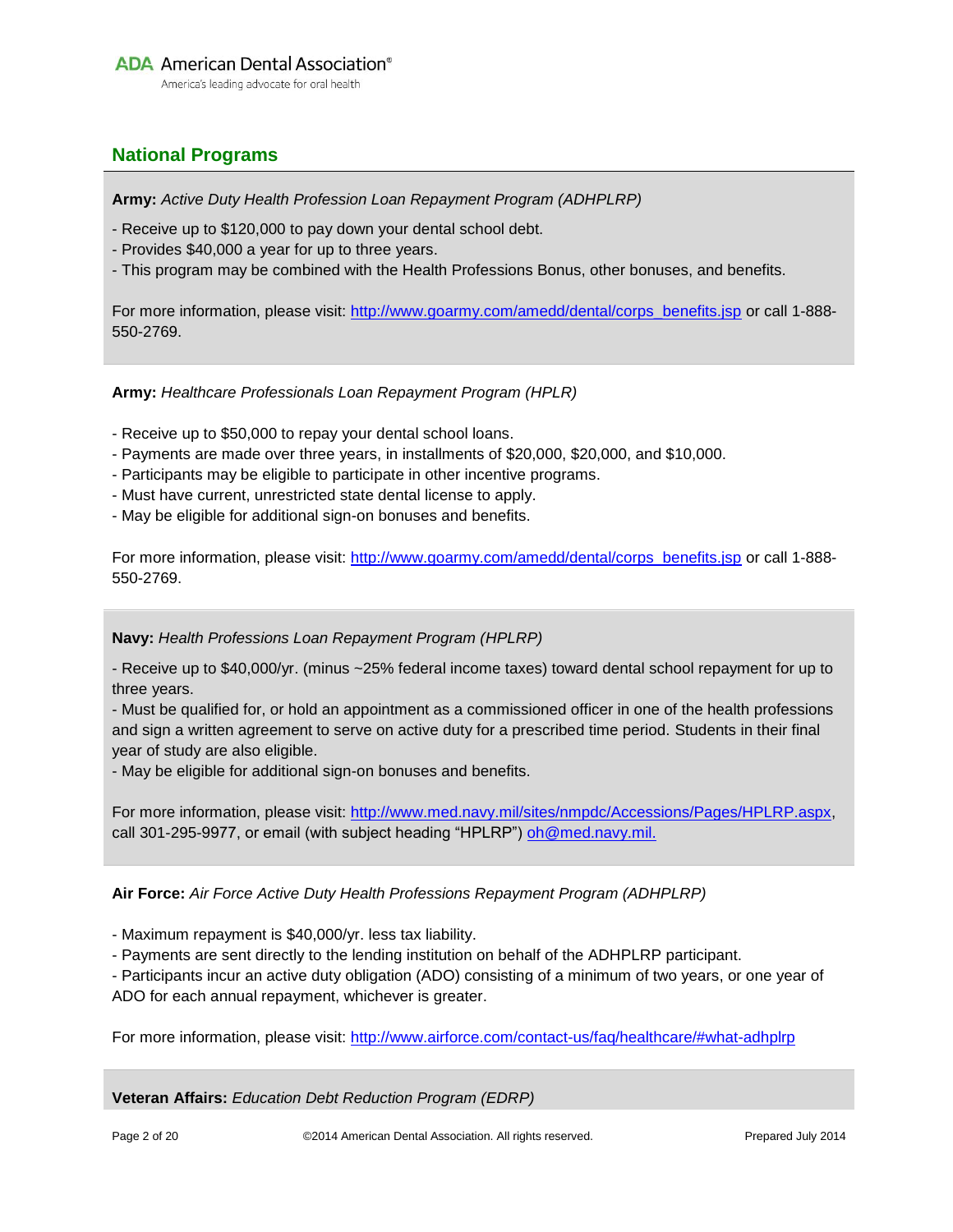**ADA** American Dental Association<sup>®</sup>

America's leading advocate for oral health

- Provides education debt reduction reimbursements to employees with qualifying loans (the health profession education covered by such a loan must be for the specific education that is required to qualify the applicant for the specific position).

- Each Veterans Health Administration (VHA) facility determines which positions are hard to recruit and retain and when EDRP is offered.

- Additional details may be obtained through the Human Resources Department at each VHA facility and by reviewing incentives offered in each job posting.

For more information, please visit:<https://www.vacareers.va.gov/why-choose-va/education-support.asp>

#### **Veteran Affairs:** *Student Loan Repayment Program (SLRP)*

- Employees are eligible to receive up to \$10,000 per year, with a lifetime maximum of \$60,000, to help repay student loans.

- Please inquire further on the availability of the SLRP when submitting an application for employment.

For more information, please visit:<https://www.vacareers.va.gov/why-choose-va/education-support.asp>

#### **U.S. Public Health Service:** *Commissioned Corps*

- Works in coordination with certain Federal agencies to help ease the financial burden of dental school and may offer loan repayment and other educational and family support programs.

- Offers up to \$75,000 in signing bonuses for newly commissioned dentists with a four-year agreement.

- Commissioned Corps officers may have access to the educational benefits provided in the Post-9/11 GI Bill.

For more information, please visit:<http://www.usphs.gov/profession/dentist/compensation.aspx>

#### <span id="page-2-0"></span>**U.S. Department of Health & Human Services:** *The National Health Service Corps Loan Repayment Program (NHSC LRP)*

- Offers loan repayment assistance in exchange for working (and partial credit for teaching) in rural, urban, and frontier communities throughout the United States with limited access to healthcare (Health professional Shortage Areas or HPSAs).

- Provides up to \$50,000 tax-free in loan repayment for two years of full-time service at an NHSC approved site in a Health Professional Shortage Area. Half-time options are also available.

- With continued service, all providers may be able to pay off all their student loans.

For more information, please visit: [http://nhsc.hrsa.gov/loanrepayment/,](http://nhsc.hrsa.gov/loanrepayment/) call 1-800-221-9393 or email [GetHelp@hrsa.gov.](mailto:GetHelp@hrsa.gov)

#### **Indian Health Services:** Loan Repayment Program

- Awards up to \$20,000/yr. (plus 20% in federal tax support) for repayment of qualified loans in exchange for an initial two-year service obligation (with one-year extension requests thereafter) to practice full time (40 hrs./wk.) at an [Indian health program](http://www.ihs.gov/loanrepayment/site_scores.cfm) site.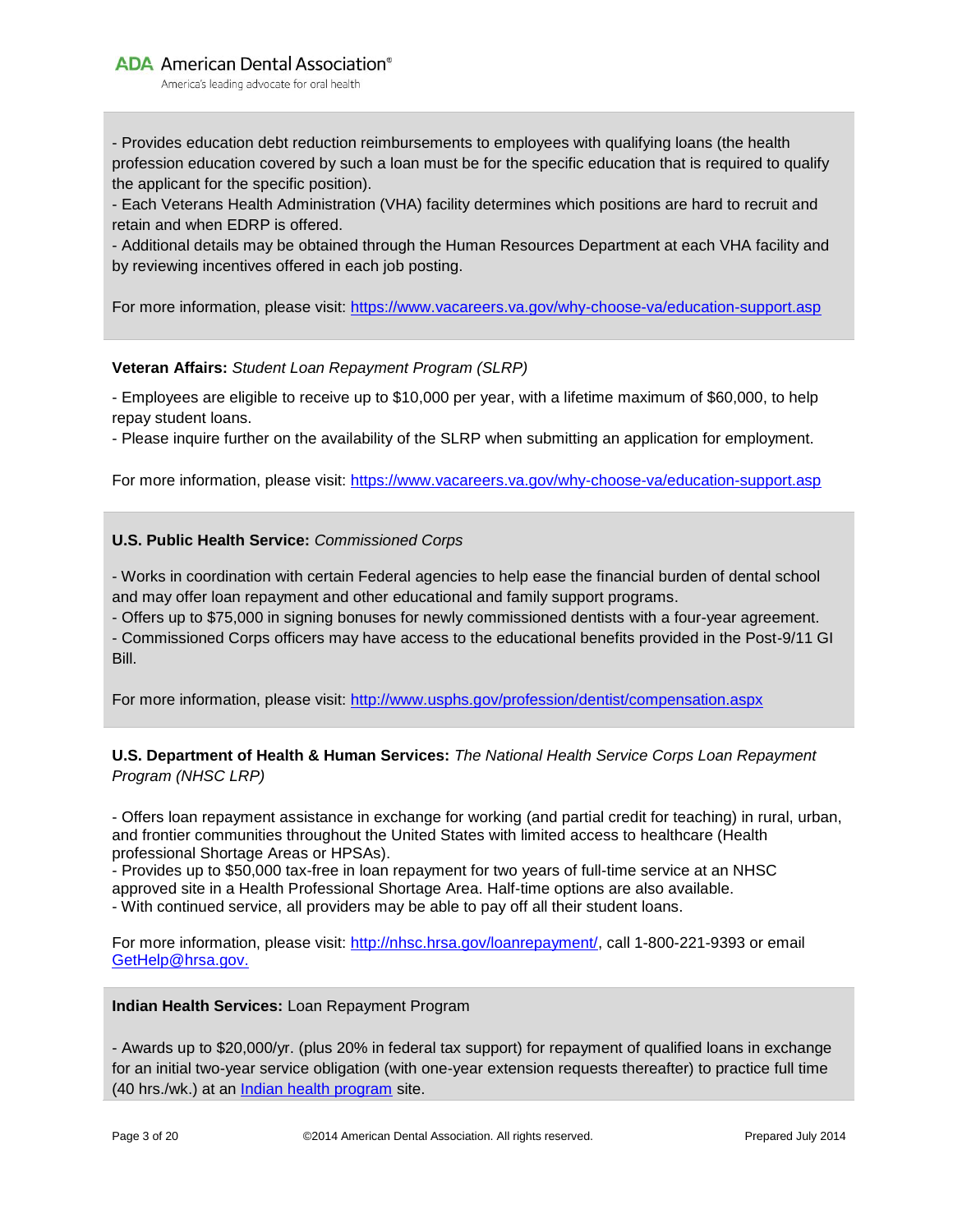America's leading advocate for oral health

- The LRP pays directly to the participant (not the lender) the principal, interest, and related expenses incurred for qualified educational loans.

- Can apply if in possession of license to practice or in final year of dental school.

For more information, please visit:<http://1.usa.gov/HT8v91> or call 301-443-3396.

#### <span id="page-3-0"></span>**State Level Loan Repayment Programs**

The American Dental Association prepared the following list of repayment programs to give dental students and new practitioners an overview of options. This information is subject to change; contact the programs directly for more information.

| <b>State</b>   | <b>Available</b><br><b>Programs</b> | <b>Overview</b>                                                                                                                                                                                                                                                                                                                                                                                                                                                                                                                                                                                                                                                                                                                                                                                                                                                                                                                                                                                                                                                                                                                        |
|----------------|-------------------------------------|----------------------------------------------------------------------------------------------------------------------------------------------------------------------------------------------------------------------------------------------------------------------------------------------------------------------------------------------------------------------------------------------------------------------------------------------------------------------------------------------------------------------------------------------------------------------------------------------------------------------------------------------------------------------------------------------------------------------------------------------------------------------------------------------------------------------------------------------------------------------------------------------------------------------------------------------------------------------------------------------------------------------------------------------------------------------------------------------------------------------------------------|
| <b>Alabama</b> | <b>NHSC</b><br>Only                 | This state only participates in the National Health Service Corp Loan<br>Repayment Program. There is no separate state funded program. See<br>NHSC LRP listing above under National Programs.<br>For more information, please contact the Alabama Office of Primary Care<br>& Rural Health.<br>http://nhsc.hrsa.gov/loanrepayment/index.html<br>Carolyn.Bern@adph.state.al.us<br>334-206-5300                                                                                                                                                                                                                                                                                                                                                                                                                                                                                                                                                                                                                                                                                                                                          |
| <b>Alaska</b>  | <b>Yes</b>                          | <b>Supporting Health Care Access through Loan Repayment</b><br>(SHARP I & II)<br>- Seeks to recruit and retain selected professionals to provide service in<br>designated healthcare shortage areas in exchange for repayment of<br>qualifying education loans( up to \$35,000/yr. and \$47,000/yr. for hard-to-fill<br>positions) and/or payment of direct incentive.<br>SHARP-I<br>- Both the sites and their participating clinicians must provide<br>comprehensive primary care, hold two-year service contracts, and do so in<br>a federal designated primary care location (HPSAs).<br>- Funded by 50% federal and 50% non-federal resources.<br>SHARP-II<br>- Participating clinicians can work in a greater variety of healthcare sites,<br>not confined to HPSAs, and have three-year service contracts<br>(renewable).<br>- Each participating site must contribute a partial employer match as its<br>clinician's support-for-service payment.<br>For more information, please visit:<br>http://hss.state.ak.us/dph/healthplanning/<br>or contact Robert Sewell, Program Manager<br>907-465-4065 - robert.sewell@alaska.gov |
| <b>Arizona</b> | <b>Yes</b>                          | <b>Primary Care Provider Loan Repayment Program (PCPLRP)</b>                                                                                                                                                                                                                                                                                                                                                                                                                                                                                                                                                                                                                                                                                                                                                                                                                                                                                                                                                                                                                                                                           |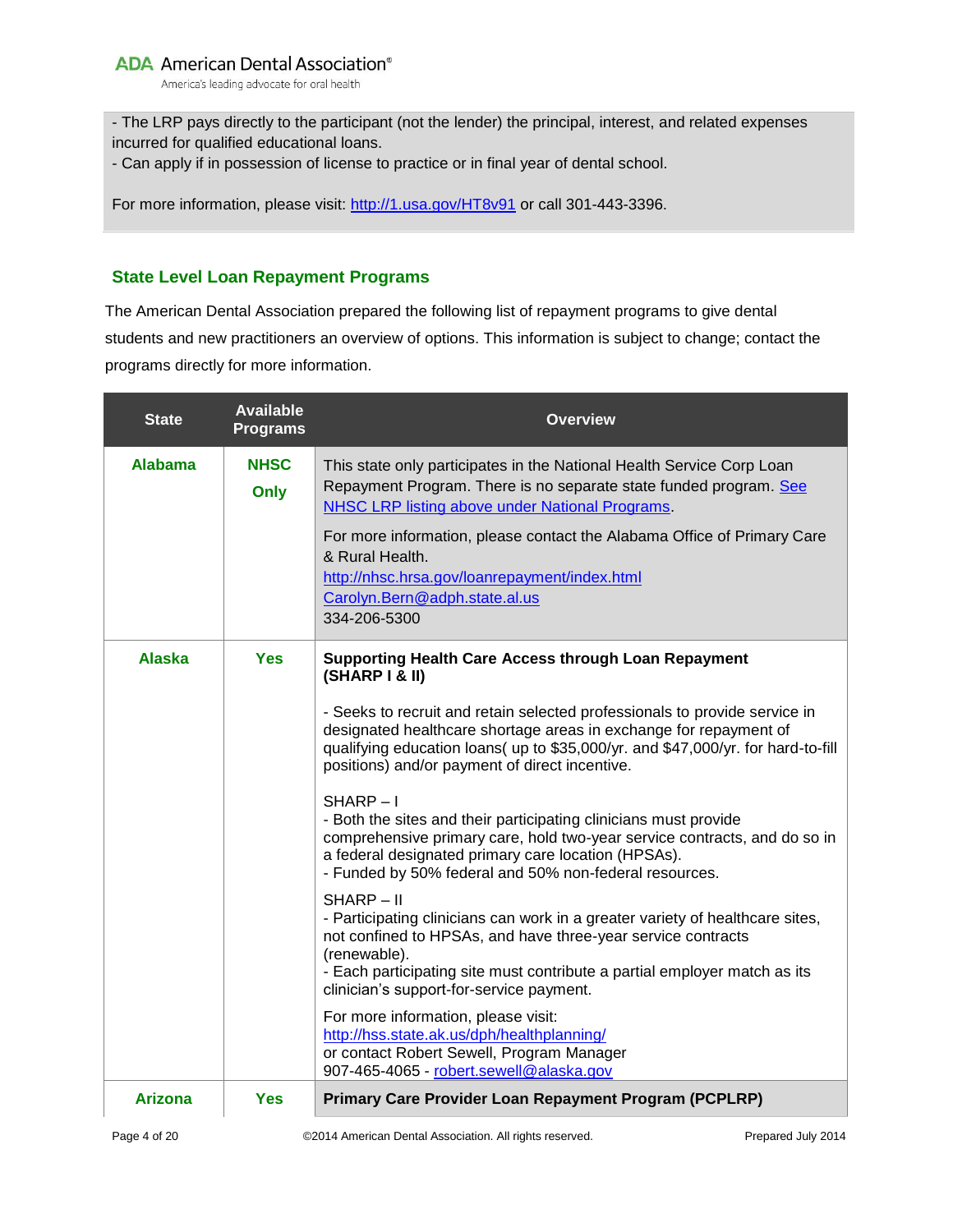| <b>State</b>      | <b>Available</b><br><b>Programs</b> | <b>Overview</b>                                                                                                                                                                                                                                                                                                                                                                                                                                                                                                                                                                                                                                                                                                                                                                                                          |
|-------------------|-------------------------------------|--------------------------------------------------------------------------------------------------------------------------------------------------------------------------------------------------------------------------------------------------------------------------------------------------------------------------------------------------------------------------------------------------------------------------------------------------------------------------------------------------------------------------------------------------------------------------------------------------------------------------------------------------------------------------------------------------------------------------------------------------------------------------------------------------------------------------|
|                   |                                     | Rural Private Primary Care Provider Loan Repayment Program<br>(RPPCPLRP)                                                                                                                                                                                                                                                                                                                                                                                                                                                                                                                                                                                                                                                                                                                                                 |
|                   |                                     | - Up to \$40,000 for an initial two-year contract (renewable up to four-years)<br>but varies based upon the priority ranking of the service site.<br>- Loan repayment is in addition to a compensation package provided by<br>the service site and is considered tax-exempt.<br>- Both programs follow the same guidelines except the PCPLRP qualifies<br>a service site that is public or provided, non-profit, and located in a HPSA.<br>The RPPCPLRP qualifies a private practice service site located in a rural<br>Arizona Medically Underserved Area (AzMUA).                                                                                                                                                                                                                                                      |
|                   |                                     | For more information, please visit:<br>http://www.azdhs.gov/hsd/workforce/alrp/index.htm<br>or contact Ana Lyn Roscetti, Workforce Section Manager<br>602-542-1066 - ana.lyn.roscetti@azdhs.gov                                                                                                                                                                                                                                                                                                                                                                                                                                                                                                                                                                                                                          |
| <b>Arkansas</b>   | <b>NHSC</b><br>only                 | This state only participates in the National Health Service Corp Loan<br>Repayment Program. There is no separate state funded program. See<br><b>NHSC LRP listing above under National Programs.</b>                                                                                                                                                                                                                                                                                                                                                                                                                                                                                                                                                                                                                     |
|                   |                                     | <b>Delta Dental Foundation of Arkansas</b>                                                                                                                                                                                                                                                                                                                                                                                                                                                                                                                                                                                                                                                                                                                                                                               |
|                   | <b>Privately</b>                    | - Provides a dental school loan repayment program for dentists who<br>practice in underserved areas of Arkansas.                                                                                                                                                                                                                                                                                                                                                                                                                                                                                                                                                                                                                                                                                                         |
|                   | <b>Funded</b>                       | For more details, please contact:<br><b>Kelly Caldwell</b><br>501-992-1698 - kcaldwell@ddpar.com                                                                                                                                                                                                                                                                                                                                                                                                                                                                                                                                                                                                                                                                                                                         |
| <b>California</b> | <b>Yes</b>                          | California State Loan Repayment Program (SLRP)                                                                                                                                                                                                                                                                                                                                                                                                                                                                                                                                                                                                                                                                                                                                                                           |
|                   |                                     | - Maximum award amount of \$60,000 to repay qualifying loans for an initial<br>full-time two-year service obligation in medically underserved areas in<br>public or non-profit entities (HPSAs).<br>- Can be renewed for up to three additional years in exchange for<br>additional years of service (\$40,000/yr. max for third and fourth years,<br>\$30,000 max for fifth).<br>- The California SLRP grant pays for half the award and the site is required<br>to match this award.<br>- Applicants must have a valid, unrestricted California license or certificate.<br>For more information, please visit:<br>http://www.oshpd.ca.gov/HWDD/SLRP.html<br>or contact Monique Voss, Program Administrator<br>916-326-3745 - Monique. Voss@oshpd.ca.gov<br>Health Professions Education Loan Repayment Program (HPLRP) |
|                   |                                     |                                                                                                                                                                                                                                                                                                                                                                                                                                                                                                                                                                                                                                                                                                                                                                                                                          |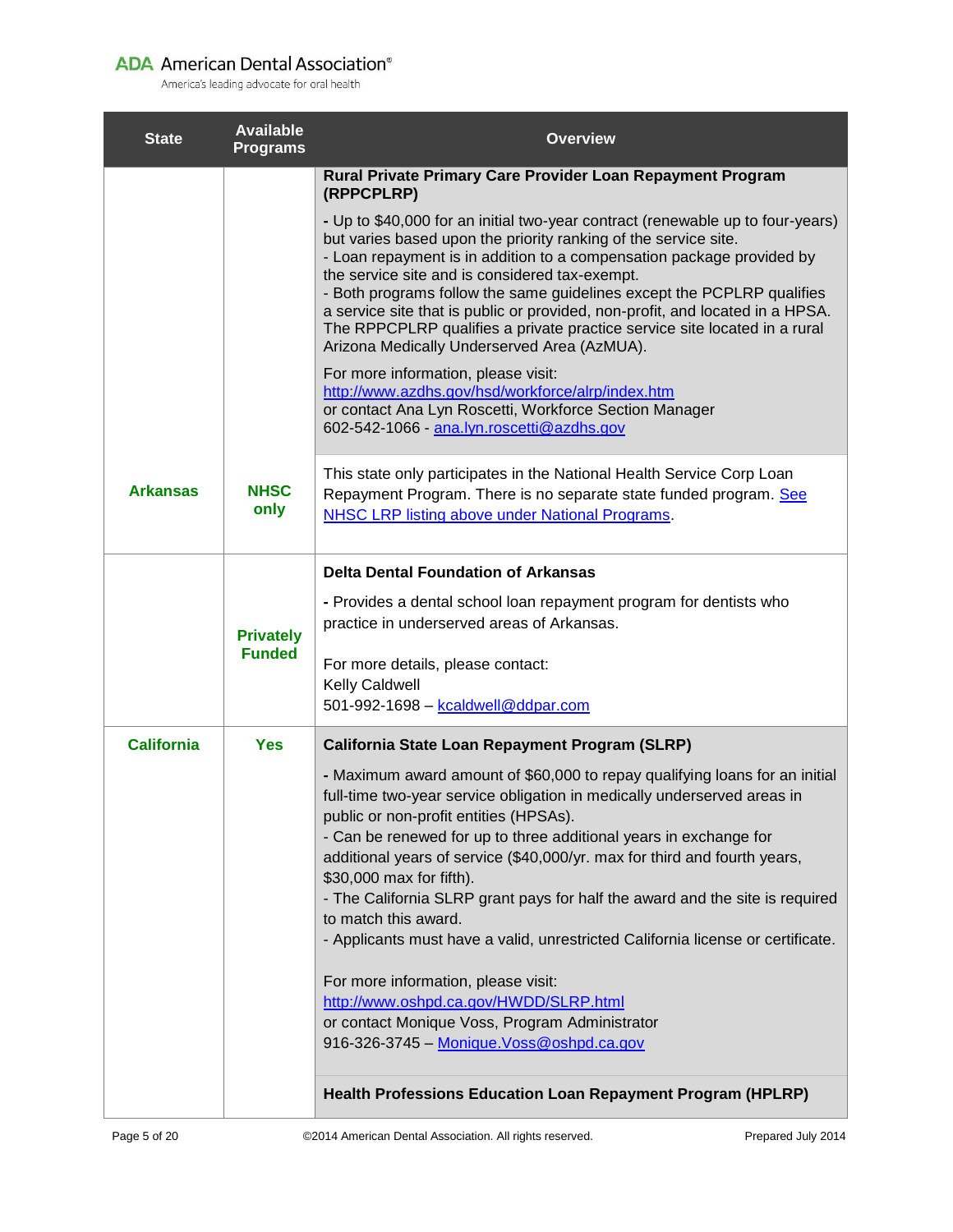| <b>State</b>       | <b>Available</b><br><b>Programs</b> | <b>Overview</b>                                                                                                                                                                                                                                                                                                                                                                                                                                                          |
|--------------------|-------------------------------------|--------------------------------------------------------------------------------------------------------------------------------------------------------------------------------------------------------------------------------------------------------------------------------------------------------------------------------------------------------------------------------------------------------------------------------------------------------------------------|
|                    |                                     | - Those awarded may receive up to \$20,000 for agreeing to a two-year<br>service obligation practicing in a California Medically Underserved Area<br>(MUA), HPSA, County, State, prison, or Veteran's facility.<br>- Must have valid legal presence and ability to work and provide care in the<br>state of California.                                                                                                                                                  |
|                    |                                     | For more information, please visit:<br>http://www.oshpd.ca.gov/HPEF/HPSPLRP.html                                                                                                                                                                                                                                                                                                                                                                                         |
|                    | <b>Privately</b>                    | <b>California Dental Association Foundation</b><br><b>Student Loan Repayment Grant</b>                                                                                                                                                                                                                                                                                                                                                                                   |
|                    | <b>Funded</b>                       | - Awards selected recent dental school/specialty graduates up to<br>\$35,000/yr. for a maximum of \$105,000 over three years in exchange for a<br>commitment to care for the underserved.<br>- The program seeks to select dentist recipients who are likely to remain in<br>a California underserved area beyond the terms of the required contract.                                                                                                                    |
|                    |                                     | For more information, please visit:<br>http://www.cdafoundation.org/receive/grants/student-loan-repayment-<br>grant, call 916-654-4929, or email receive@cda.org.                                                                                                                                                                                                                                                                                                        |
| <b>Colorado</b>    | <b>Yes</b>                          | <b>Colorado Health Service Corps Loan Repayment Program</b>                                                                                                                                                                                                                                                                                                                                                                                                              |
|                    |                                     | - Applicants are eligible for up to \$90,000 for a three-year commitment,<br>although the program's goal is to facilitate long-term retention in an<br>underserved Colorado community far beyond a service obligation.<br>- Providers in good standing have the option to apply for a one-year<br>renewal contract after the initial obligation and can be awarded up to<br>\$30,000.<br>- CHSC participants must be working full-time at an approved site in a<br>HPSA. |
|                    |                                     | For more information, please visit:<br>http://coloradohealthservicecorps.org/<br>or contact Richard Marquez<br>303-691-4916 - info@coloradohealthservicecorps.org                                                                                                                                                                                                                                                                                                        |
| <b>Connecticut</b> | <b>NHSC</b><br>only                 | This state only participates in the National Health Service Corp Loan<br>Repayment Program. There is no separate state funded program. See<br><b>NHSC LRP listing above under National Programs.</b>                                                                                                                                                                                                                                                                     |
| D.C.               | <b>Yes</b>                          | DC Health Professional Loan Repayment Program (HPLRP)                                                                                                                                                                                                                                                                                                                                                                                                                    |
|                    |                                     | - Provides loan repayment benefits of up to \$140,800 (repayment amounts<br>may change annually to adjust for inflation) over four years in exchange for<br>a commitment to practice full-time at a certified Service Obligation Site<br>(SOS) facility<br>- Rates for repayment are as follows: 18% of the total eligible debt in year                                                                                                                                  |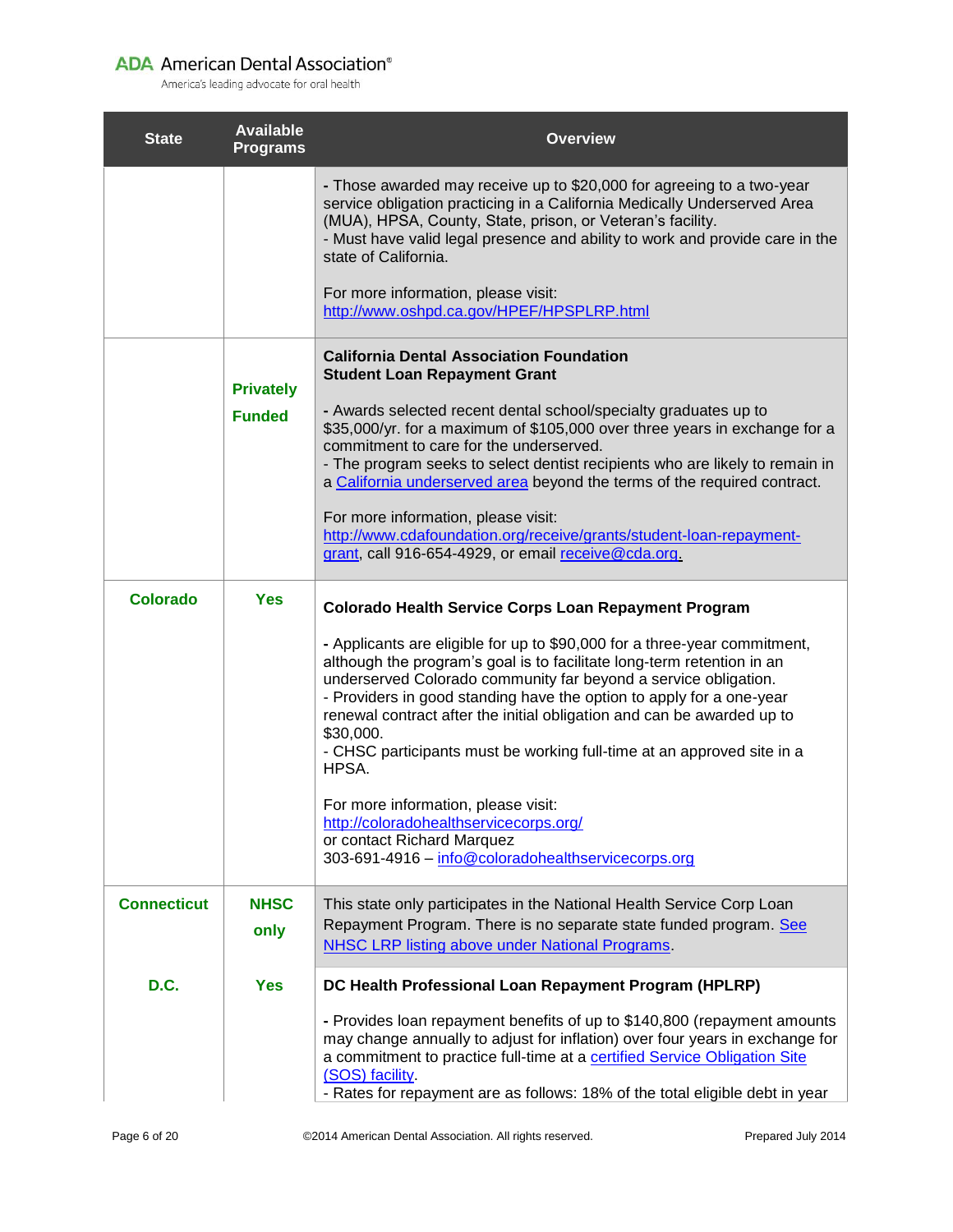| <b>State</b>    | <b>Available</b><br><b>Programs</b> | <b>Overview</b>                                                                                                                                                                                                                                                                                                                                                                                                                                                                                                                                                                                    |
|-----------------|-------------------------------------|----------------------------------------------------------------------------------------------------------------------------------------------------------------------------------------------------------------------------------------------------------------------------------------------------------------------------------------------------------------------------------------------------------------------------------------------------------------------------------------------------------------------------------------------------------------------------------------------------|
|                 |                                     | one, 26% in year two, and 28% in years three and four (minimum of two<br>years required, with renewal options up to four years).<br>- Both participants and sites must complete applications to participate in<br>the HPLRP.                                                                                                                                                                                                                                                                                                                                                                       |
|                 |                                     | For more information, please visit: http://doh.dc.gov/service/dc-health-<br>professional-loan-repayment-program-hplrp<br>or call/email 202-442-9168 - HPLRP@dc.gov                                                                                                                                                                                                                                                                                                                                                                                                                                 |
| <b>Delaware</b> | <b>Yes</b>                          | Delaware State Loan Repayment Program (SLRP)                                                                                                                                                                                                                                                                                                                                                                                                                                                                                                                                                       |
|                 |                                     | - Provides awards up to \$70,000 for a two year commitment, or \$105,000<br>for a three year contract in an attempt to recruit health professionals to<br>areas of the state that have been identified as underserved by the<br>Delaware Health Care Commission.<br>- Depending on the type and location of the practice site, some awards<br>qualify to receive matching state and federal contributes and others are<br>funded with state-only dollars.<br>- Participants may re-apply for contract extensions in one-year increments,<br>not to exceed a total of four years of loan repayment. |
|                 |                                     | For more information, please visit:<br>http://dhss.delaware.gov/dhcc/slrp.html<br>or contact the Loan Repayment Coordinator at 302-739-2730.                                                                                                                                                                                                                                                                                                                                                                                                                                                       |
| <b>Florida</b>  | <b>NHSC</b><br>Only                 | This state only participates in the National Health Service Corp Loan<br>Repayment Program. There is no separate state funded program. See<br><b>NHSC LRP listing above under National Programs.</b>                                                                                                                                                                                                                                                                                                                                                                                               |
| Georgia         | <b>NHSC</b><br><b>Only</b>          | This state only participates in the National Health Service Corp Loan<br>Repayment Program. There is no separate state funded program. See<br><b>NHSC LRP listing above under National Programs.</b>                                                                                                                                                                                                                                                                                                                                                                                               |
| <b>Hawaii</b>   | <b>NHSC</b><br>Only                 | This state only participates in the National Health Service Corp Loan<br>Repayment Program. There is no separate state funded program. See<br><b>NHSC LRP listing above under National Programs.</b>                                                                                                                                                                                                                                                                                                                                                                                               |
| Idaho           | <b>NHSC</b><br><b>Only</b>          | This state only participates in the National Health Service Corp Loan<br>Repayment Program. There is no separate state funded program. See<br><b>NHSC LRP listing above under National Programs.</b>                                                                                                                                                                                                                                                                                                                                                                                               |
| <b>Illinois</b> | <b>Yes</b>                          | Illinois NHSC State Loan Repayment Program                                                                                                                                                                                                                                                                                                                                                                                                                                                                                                                                                         |
|                 |                                     | - Provides up to \$50,000, \$85,000, or \$120,000 for two, three, and four<br>years, respectively, of service in a HPSA.<br>- Applicants must enter into a minimum two-year contract. A third and<br>fourth year can be added individually upon completion of the initial two-<br>year obligation.                                                                                                                                                                                                                                                                                                 |
|                 |                                     | For more information, please visit:<br>http://www.idph.state.il.us/about/rural_health/rural_home.htm                                                                                                                                                                                                                                                                                                                                                                                                                                                                                               |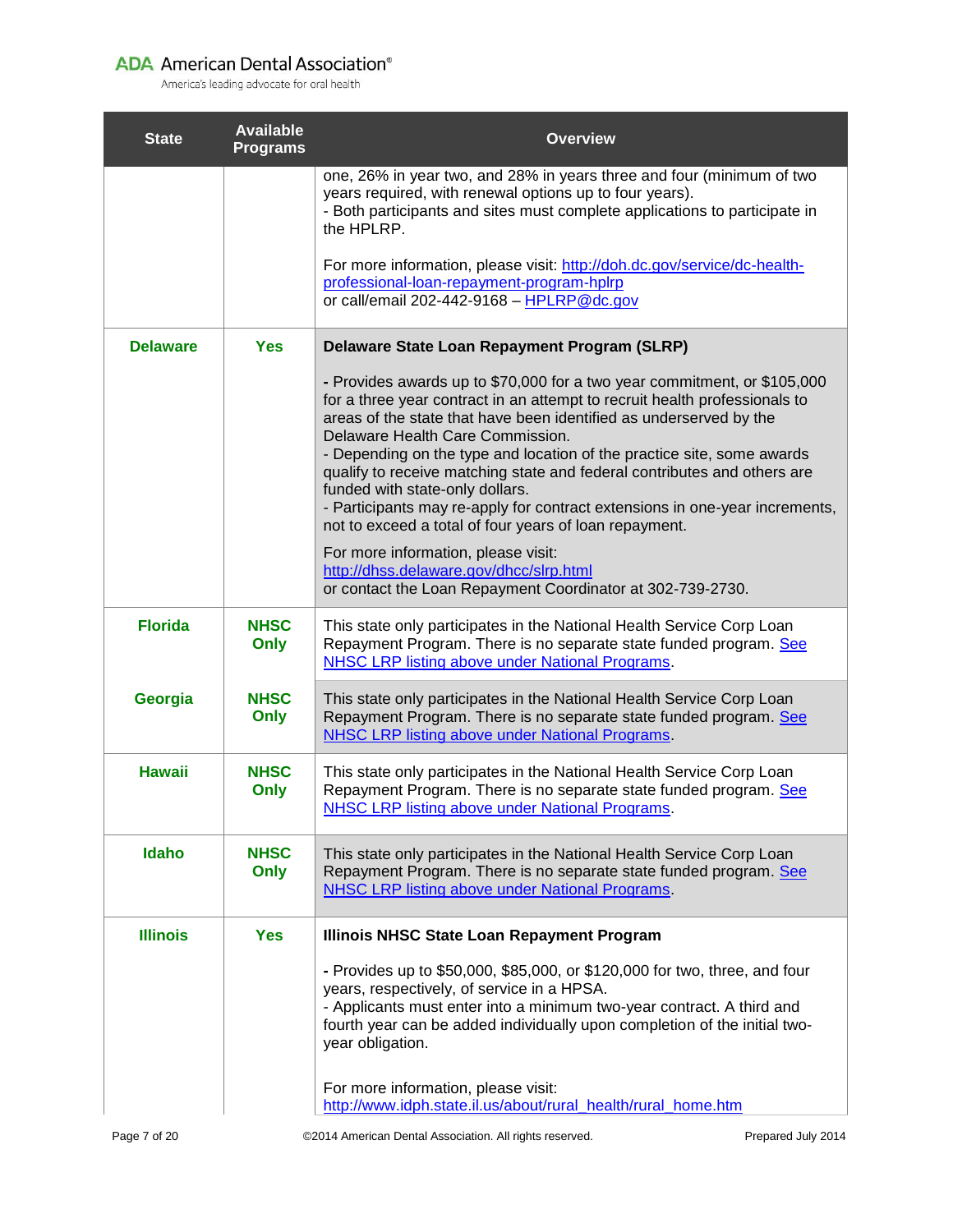| <b>State</b>    | <b>Available</b><br><b>Programs</b> | <b>Overview</b>                                                                                                                                                                                                                                                                                                                                                                                                                                                                            |
|-----------------|-------------------------------------|--------------------------------------------------------------------------------------------------------------------------------------------------------------------------------------------------------------------------------------------------------------------------------------------------------------------------------------------------------------------------------------------------------------------------------------------------------------------------------------------|
|                 |                                     | or call/email the Illinois Department of Public Health<br>217-782-4977 - DPH.MAILUS@illinois.gov                                                                                                                                                                                                                                                                                                                                                                                           |
| <b>Indiana</b>  | <b>NHSC</b><br>only                 | This state only participates in the National Health Service Corp Loan<br>Repayment Program. There is no separate state funded program. See<br>NHSC LRP listing above under National Programs.                                                                                                                                                                                                                                                                                              |
| lowa            | <b>Yes</b>                          | <b>Primary Care Recruitment and Retention Endeavor (PRIMECARRE)</b>                                                                                                                                                                                                                                                                                                                                                                                                                        |
|                 |                                     | - Requires a two-year practice commitment in a public or non-profit site<br>located in a HPSA.<br>- Provides up to \$50,000/yr. for full-time, and \$25,000/yr. for part-time.<br>- Applications are accepted annually through a Request for Proposal<br>(RFP) process.<br>For more information, please visit:<br>http://www.idph.state.ia.us/OHDS/RuralHealthPrimaryCare.aspx?prog=RH<br>PC&pg=PRIMECARRE<br>or call Doreen Chamberlin, PRIMECARRE Program Coordinator at<br>515-321-7487 |
| <b>Kansas</b>   | <b>Yes</b>                          | Kansas State Loan Repayment Program                                                                                                                                                                                                                                                                                                                                                                                                                                                        |
|                 |                                     | - Provides up to \$25,000 annually in exchange for full-time service in a<br>public or non-profit private entity located in a HSPA.<br>- The commitment period is for a minimum of two years.<br>For more information, please visit:<br>http://www.kdheks.gov/olrh/FundLoan.html<br>or contact Barbara Huske at 785-296-2742 - bhuske@kdheks.gov                                                                                                                                           |
|                 |                                     | Kansas Initiative for New Dentists (KIND)                                                                                                                                                                                                                                                                                                                                                                                                                                                  |
|                 |                                     | - Expands the current loan forgiveness grant into a scholarship opportunity<br>for students while in dental school.                                                                                                                                                                                                                                                                                                                                                                        |
|                 |                                     | - The sooner the student commits to the scholarship in dental school the<br>more money they will be eligible to receive: 1st year - \$100,000 total, 2nd<br>year - \$75,000, 3rd and 4th year - \$50,000 total).                                                                                                                                                                                                                                                                           |
|                 |                                     | - Awards of \$75,000 require a four-year service commitment while<br>\$100,000 awards require five years.                                                                                                                                                                                                                                                                                                                                                                                  |
|                 |                                     | For more information, please visit: http://www.kindgrants.com/                                                                                                                                                                                                                                                                                                                                                                                                                             |
| <b>Kentucky</b> | <b>Yes</b>                          | Kentucky State Loan Repayment Program (KSLRP)                                                                                                                                                                                                                                                                                                                                                                                                                                              |
|                 |                                     | - KSLRP is a 50/50 matching program.<br>- The health professional must seek his/her own sponsors for loan<br>repayment, and the award amount is negotiated between the health<br>professional and the sponsoring organization.<br>- Award amount can be no more than \$35,000/yr. (\$17,5000 federal funds,                                                                                                                                                                                |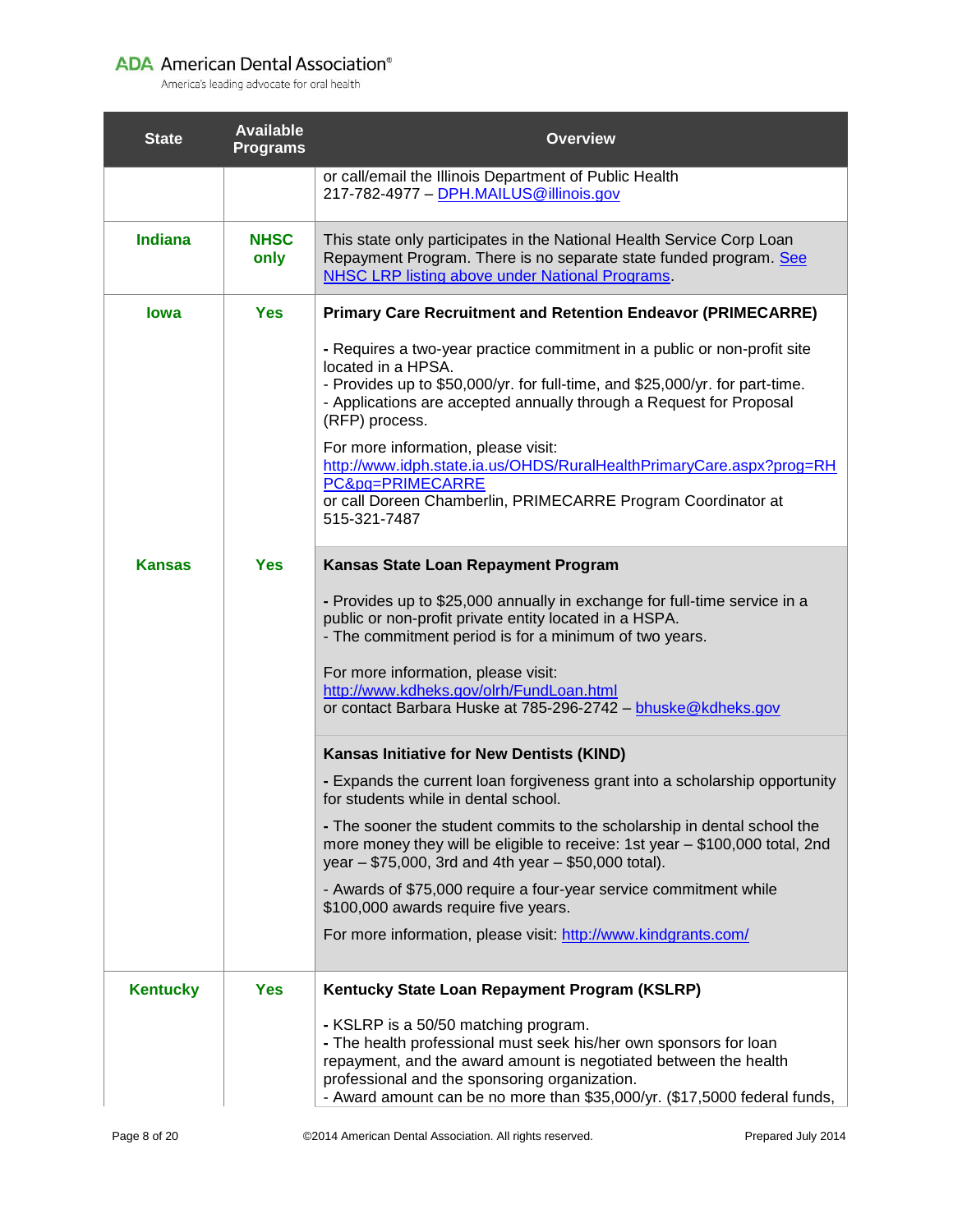| <b>State</b>    | <b>Available</b><br><b>Programs</b> | <b>Overview</b>                                                                                                                                                                                                                                                                                                                                                                                                                                                                                                                                |
|-----------------|-------------------------------------|------------------------------------------------------------------------------------------------------------------------------------------------------------------------------------------------------------------------------------------------------------------------------------------------------------------------------------------------------------------------------------------------------------------------------------------------------------------------------------------------------------------------------------------------|
|                 |                                     | \$17,500 sponsor match) for a total of \$70,000 for a two-year obligation.<br>- Participants may be eligible to continue loan repayment beyond the initial<br>contract, one year at a time.                                                                                                                                                                                                                                                                                                                                                    |
|                 |                                     | For more information, please visit:<br>http://ruralhealth.med.uky.edu/kentucky-state-loan-repayment-program<br>or contact Kim Boggs or Alice Combs at 606-439-3557.                                                                                                                                                                                                                                                                                                                                                                            |
| Louisiana       | <b>Yes</b>                          | Louisiana State Loan Repayment Program                                                                                                                                                                                                                                                                                                                                                                                                                                                                                                         |
|                 |                                     | - Provides up to \$30,000 annually for an initial three year commitment to<br>serve full-time in a HPSA.<br>- Participants who complete their original commitment, remain in an<br>eligible site, still have educational loans to repay, and have been compliant<br>with all requirements may extend their commitment for two years and<br>receive \$24,000.<br>For more information, please visit:<br>http://new.dhh.louisiana.gov/index.cfm/page/1195<br>or contact Beth Butler, Program Coordinator at<br>225-342-4702 - beth.butler@la.gov |
| <b>Maine</b>    | <b>Yes</b>                          | <b>Maine Dental Education Loan Program</b>                                                                                                                                                                                                                                                                                                                                                                                                                                                                                                     |
|                 |                                     | - A forgivable loan program for Maine residents pursuing postgraduate<br>dental education.<br>- To receive loan forgiveness, recipient of loan must practice full-time in an<br>underserved area in an eligible dental care facility.<br>- Must be a Maine resident for a minimum of two years prior to<br>matriculation into dental school.<br>- Recipients may receive up to \$20,000/yr.<br>For more information, please visit:<br>http://www.famemaine.com/files/Pages/education/students_and_families/                                    |
|                 |                                     | Maine Financial Aid.aspx                                                                                                                                                                                                                                                                                                                                                                                                                                                                                                                       |
|                 |                                     | <b>Maine Dental Education Loan Repayment Program</b><br>- Provides up to \$20,000/yr. (maximum aggregate amount is \$80,000) with<br>an initial two year commitment to practice in an eligible dental care facility<br>in underserved areas of the state.<br>- Any dentist licensed to practice in Maine can be eligible without<br>establishing prior Maine residency.                                                                                                                                                                        |
|                 |                                     | For more information, please visit:<br>http://www.famemaine.com/files/Pages/education/students_and_families/<br>Maine_Financial_Aid.aspx                                                                                                                                                                                                                                                                                                                                                                                                       |
| <b>Maryland</b> | <b>Yes</b>                          | Maryland Dent-Care Loan Assistance Repayment Program<br>(MDC-LARP)                                                                                                                                                                                                                                                                                                                                                                                                                                                                             |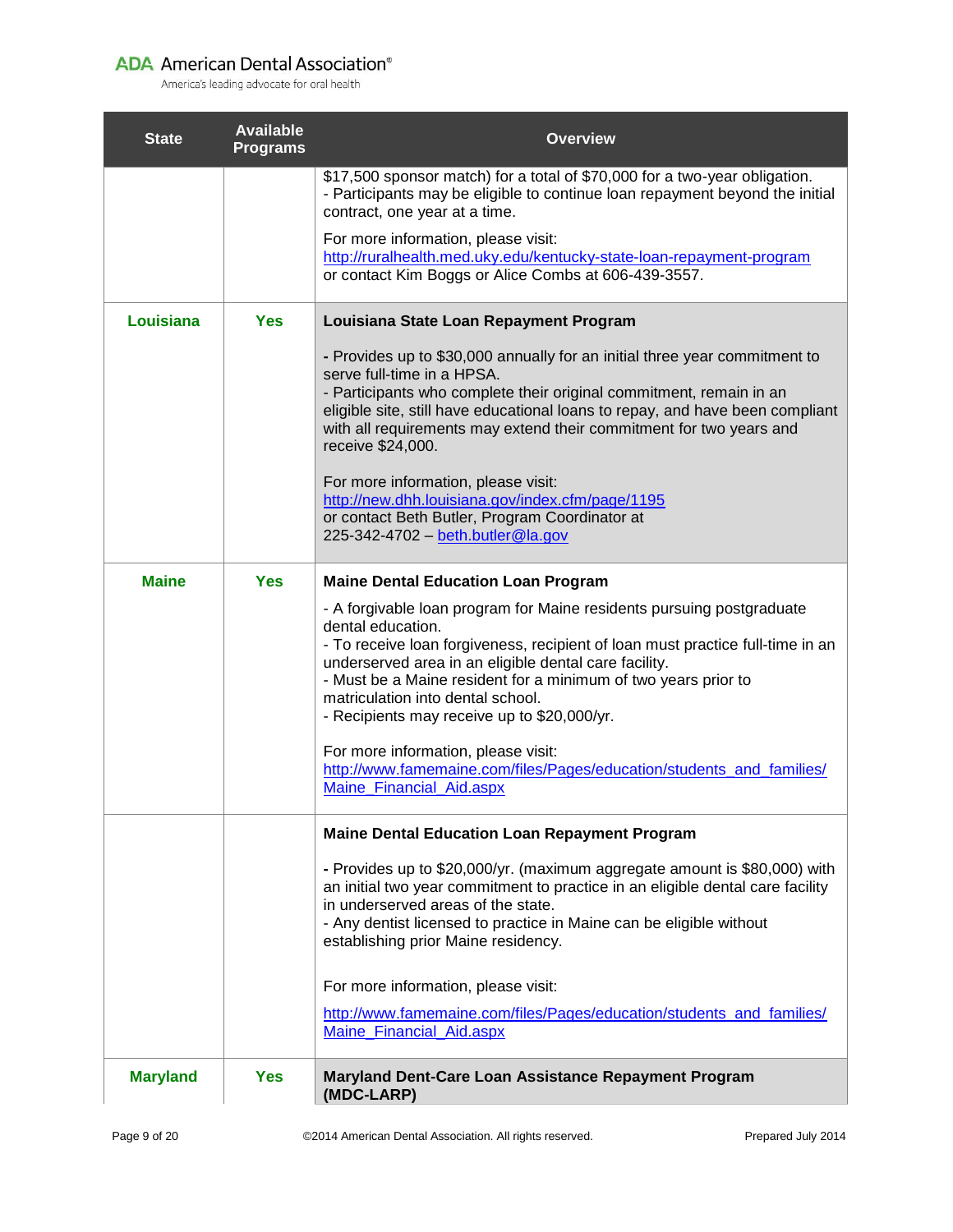| <b>State</b>         | <b>Available</b><br><b>Programs</b> | <b>Overview</b>                                                                                                                                                                                                                                                                                                                                                                                                                                                                                                                                                                                                        |
|----------------------|-------------------------------------|------------------------------------------------------------------------------------------------------------------------------------------------------------------------------------------------------------------------------------------------------------------------------------------------------------------------------------------------------------------------------------------------------------------------------------------------------------------------------------------------------------------------------------------------------------------------------------------------------------------------|
|                      |                                     | - May receive up to \$23,740/yr. for each year of obligated service up to a<br>maximum of three years of service.<br>- To be eligible, must possess a valid unrestricted license to practice in<br>Maryland and be employed full-time providing care to a minimum of 30%<br>Maryland Medical Assistance Program (MMAP) recipients as a portion of<br>the total patient population per year.<br>For more information, please visit:<br>http://phpa.dhmh.maryland.gov/oralhealth/SitePages/mdc-larp.aspx<br>or call the Maryland Dept. of Health and Mental Hygiene at 410-767-6500.                                     |
| <b>Massachusetts</b> | <b>Yes</b>                          | Massachusetts Loan Repayment Program for Health Professionals                                                                                                                                                                                                                                                                                                                                                                                                                                                                                                                                                          |
|                      |                                     | - Provides up to \$50,000 for a minimum of two years (with option to renew)<br>to providers employed at an eligible HSPA.<br>- While the program directly contracts with the care provider, the<br>application for this contract must be submitted jointly by the health<br>professional and the health care organization where they are or have a<br>contract to be employed.                                                                                                                                                                                                                                         |
|                      |                                     | For more information, please visit:<br>http://www.mass.gov/eohhs/gov/departments/dph/programs/community-<br>health/primarycare-healthaccess/healthcare-workforce-center/workforce-<br>help/loan-repay/<br>or contact Nicole Watson at 617-624-6051 - Nicole. Watson @state.ma.us                                                                                                                                                                                                                                                                                                                                       |
| <b>Michigan</b>      | <b>Yes</b>                          | Michigan State Loan Repayment Program (MSLRP)                                                                                                                                                                                                                                                                                                                                                                                                                                                                                                                                                                          |
|                      |                                     | - Provides up to \$25,000 annually for providing services in a HSPA at not-<br>for-profit health clinics for two years.<br>- Loan repayment agreements are funded through federal, state, and local<br>funds from employer contributions toward their employee's loan repay<br>agreement.                                                                                                                                                                                                                                                                                                                              |
|                      |                                     | For more information, please visit<br>http://www.michigan.gov/mdch/0,4612,7-132-2945 40012-135399--<br>,00.html#Program_Update<br>or contact Ken Miller at 517-241-9946 - MillerK3@michigan.gov                                                                                                                                                                                                                                                                                                                                                                                                                        |
| <b>Minnesota</b>     | <b>Yes</b>                          | Minnesota State Loan Repayment Program (MN SLRP)                                                                                                                                                                                                                                                                                                                                                                                                                                                                                                                                                                       |
|                      |                                     | - Provides funds for repayment of qualifying educational loans of up to<br>\$20,000 annually for full-time primary care providers and up to \$10,000<br>annually for half-time primary care providers.<br>- Participants must complete a two-year service obligation in nonprofit<br>private or public sites located in HSPA (extensions for a third and fourth<br>year are subject to funds and program priorities).<br>- Awards are paid by the State of Minnesota directly to the participant who<br>must then apply the award immediately to the eligible outstanding debt.<br>For more information, please visit: |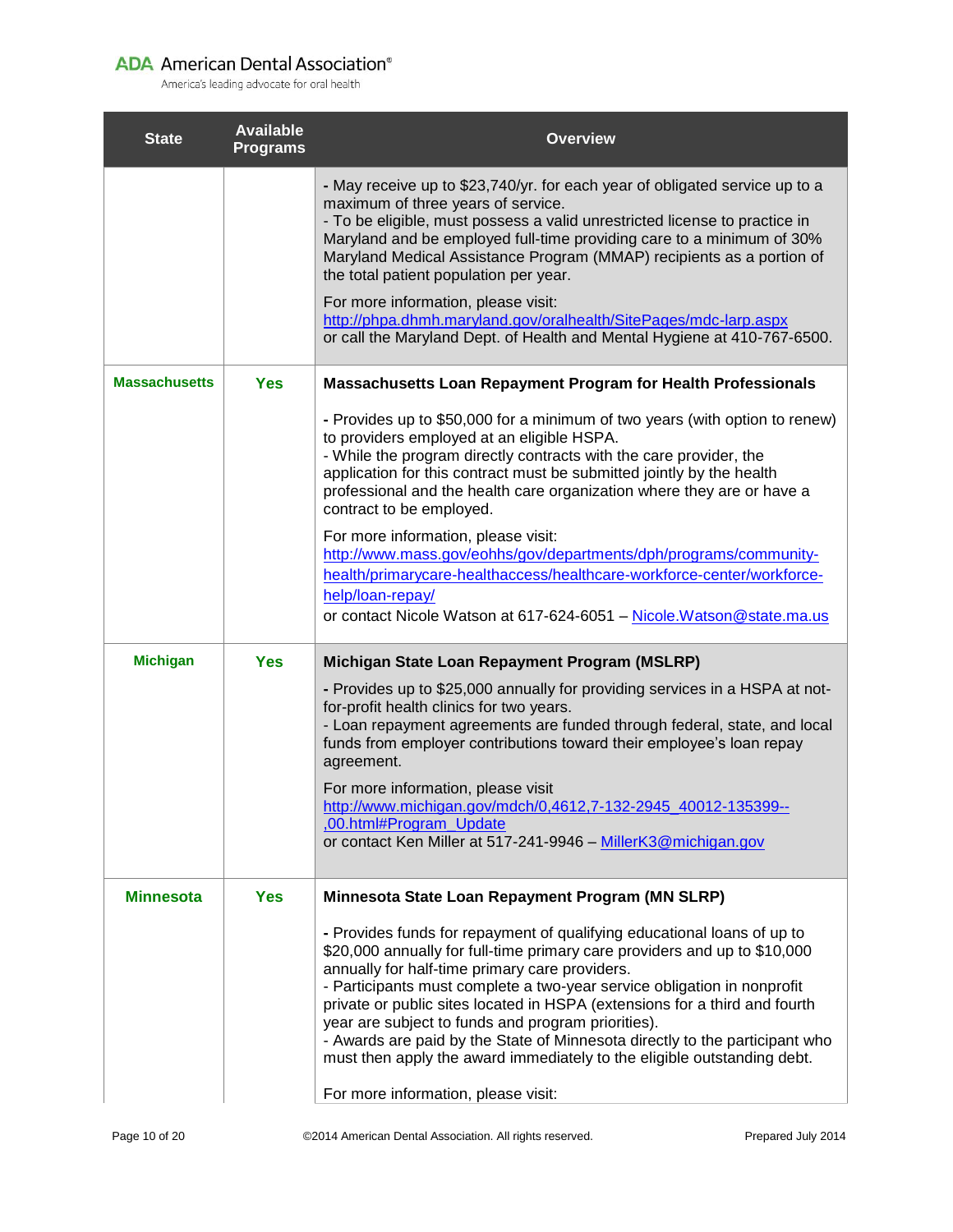| <b>State</b>       | <b>Available</b><br><b>Programs</b> | <b>Overview</b>                                                                                                                                                                                                                                                                                                                                                                                                                                                                                                          |
|--------------------|-------------------------------------|--------------------------------------------------------------------------------------------------------------------------------------------------------------------------------------------------------------------------------------------------------------------------------------------------------------------------------------------------------------------------------------------------------------------------------------------------------------------------------------------------------------------------|
|                    |                                     | http://www.health.state.mn.us/divs/orhpc/funding/loans/state.html<br>or contact Debra Jahnke of the Office of Rural Health and Primary Care<br>651-201-3845 - debra.jahnke@state.mn.us                                                                                                                                                                                                                                                                                                                                   |
|                    |                                     | Minnesota Dentist Loan Forgiveness Program                                                                                                                                                                                                                                                                                                                                                                                                                                                                               |
|                    |                                     | - Receive up to \$25,000 annually, not to exceed \$100,000 total for a<br>minimum three year service obligation in needed areas and facilities in<br>Minnesota.<br>- Must practice for at least 30 hrs./wk. for at least 45 wks./yr. for a<br>minimum of three years (can renew for an additional year) and at least<br>25% of annual patient encounters must include patients enrolled in state<br>public programs or receiving a sliding fee.                                                                          |
|                    |                                     | For more information, please visit:<br>http://www.health.state.mn.us/divs/orhpc/funding/loans/dentloan.html<br>or contact Will Wilson at 651-201-3870 - will.wilson@state.mn.us                                                                                                                                                                                                                                                                                                                                          |
| <b>Mississippi</b> | <b>Yes</b>                          | <b>Dentist Loan Repayment Program (MORHPC DLRP)</b>                                                                                                                                                                                                                                                                                                                                                                                                                                                                      |
|                    |                                     | - Provides loan repayment for qualifying educational loans to recruit and<br>retain ten dentists to provide oral health care services in HPSAs.<br>- Pays up to \$40,000 for a full-time initial three year commitment.<br>- Participants may be eligible for two contract continuations beyond the<br>initial contract if funds are appropriated (a total of \$120,000 in loan<br>repayment funding may be received with a six year full-time service<br>obligation commitment).<br>For more information, please visit: |
|                    |                                     | http://www.mphca.com/Resources/Workforce_Development_Resources.ht<br>m<br>or contact Myrtis Small, Program Coordinator<br>601-981-1817 - msmall@mphca.com                                                                                                                                                                                                                                                                                                                                                                |
| <b>Missouri</b>    | <b>Yes</b>                          | Missouri State Loan Repayment Program (SLRP)                                                                                                                                                                                                                                                                                                                                                                                                                                                                             |
|                    |                                     | - Provides up to \$25,000/yr. in exchange for practicing full-time at a site<br>located in a HPSA, provides treatment regardless of a patient's ability to<br>pay, offers discounted fees to qualifying patients, and accepts Medicare<br>and Medicaid reimbursements.<br>- Funded through a combination of federal and cost sharing state funds.                                                                                                                                                                        |
|                    |                                     | For more information, please visit:<br>http://health.mo.gov//living/families/primarycare/loanrepayment/index.php<br>or contact Missouri Primary Care and Rural Health<br>573-751-6219 - info@health.mo.gov                                                                                                                                                                                                                                                                                                               |
| <b>Montana</b>     | <b>NHSC</b><br>Only                 | Current funding for Montana's State Loan Repayment Program (SLRP)<br>has been expended. Applications are not currently being accepted. They<br>are waiting on legislative approval for additional funding and will update<br>their webpage if/when that occurs.                                                                                                                                                                                                                                                          |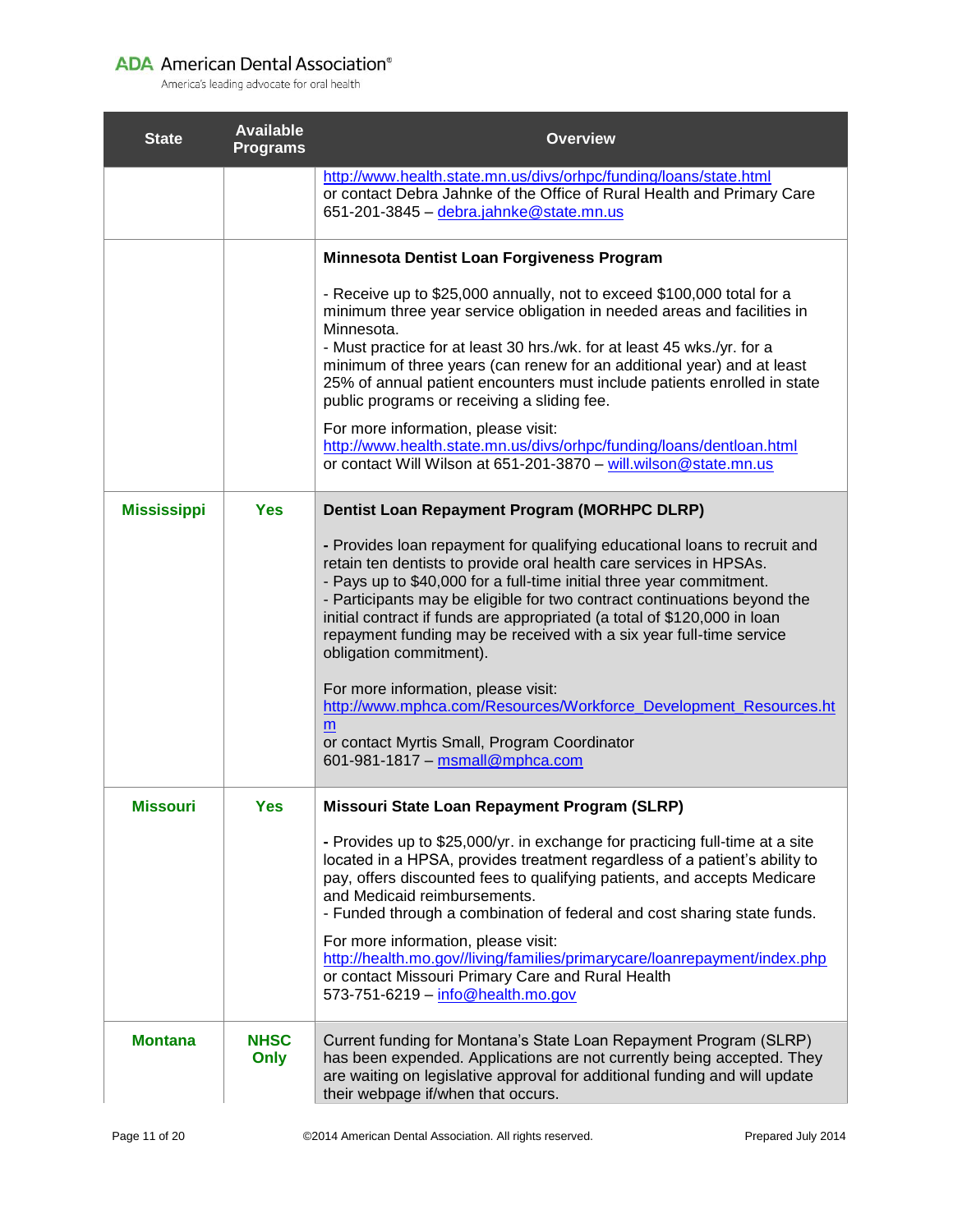| <b>State</b>                   | <b>Available</b><br><b>Programs</b> | <b>Overview</b>                                                                                                                                                                                                                                                                                                                                                                                                                                                                                                                                                                                                                                                                                                                              |
|--------------------------------|-------------------------------------|----------------------------------------------------------------------------------------------------------------------------------------------------------------------------------------------------------------------------------------------------------------------------------------------------------------------------------------------------------------------------------------------------------------------------------------------------------------------------------------------------------------------------------------------------------------------------------------------------------------------------------------------------------------------------------------------------------------------------------------------|
|                                |                                     | For more information and to verify funding status, please visit:<br>http://www.scmtahec.org/loan-repayment-and-scholarships/<br>or contact Lisa Benzel, Director at 406-683-2790 - lisa@mtha.org                                                                                                                                                                                                                                                                                                                                                                                                                                                                                                                                             |
|                                |                                     | Montana health professionals may still participate in the National Health<br>Service Corp Loan Repayment Program. See NHSC LRP listing above<br>under National Programs.                                                                                                                                                                                                                                                                                                                                                                                                                                                                                                                                                                     |
| <b>Nebraska</b>                | <b>Yes</b>                          | Nebraska Loan Repayment Program                                                                                                                                                                                                                                                                                                                                                                                                                                                                                                                                                                                                                                                                                                              |
|                                |                                     | - Requires a 50% local match with state funds for an annual maximum of<br>\$40,000/yr (up to three years).<br>- The local match may come from any source, however the health<br>professional cannot serve as the local entity and be self-monitored.<br>- Requires a three year practice obligation in a state-designated shortage<br>area.<br>For more information, please visit:<br>http://dhhs.ne.gov/publichealth/Pages/hew_orh_loansstate.aspx<br>or contact Marlene Janssen, Health Program Mgr. / Executive Director<br>402-471-2337 - marlene.janssen@nebraska.gov                                                                                                                                                                   |
|                                |                                     |                                                                                                                                                                                                                                                                                                                                                                                                                                                                                                                                                                                                                                                                                                                                              |
| <b>Nevada</b>                  | <b>Yes</b>                          | <b>Nevada Health Service Corps (NHSC)</b><br>- In exchange for loan repayment funds, each candidate agrees to provide<br>services to all patients, regardless of their ability to pay, in their assigned<br>community for a contractually specified period of time (typically two years<br>of full-time service).<br>- Each application is evaluated individually and awards are made based<br>upon the funding available during that cycle.<br>- All funds awarded under this program are to be used only for repayment<br>of education loans, and proof of payment in the amount of the award must<br>be submitted to the NHSC.<br>For more information, please visit:<br>http://medicine.nevada.edu/statewide/rural-health/health-service |
|                                |                                     | or contact Keith Clark at 775-934-1717 - kclark@medicine.nevada.edu                                                                                                                                                                                                                                                                                                                                                                                                                                                                                                                                                                                                                                                                          |
| <b>New</b><br><b>Hampshire</b> | <b>Yes</b>                          | New Hampshire State Loan Repayment Program<br>- The state will offset qualifying education loans by up to \$75,000 for a<br>minimum three year full-time service obligation at a HPSA, with an<br>opportunity to extend for an additional two years at \$40,000 (part-time<br>options available as well).<br>- Contracts are awarded first to applicants who have secured a one-to-one<br>match for each state dollar in the contract.<br>For more information, please visit:<br>http://www.dhhs.nh.gov/dphs/bchs/rhpc/repayment.htm                                                                                                                                                                                                         |
|                                |                                     | or call New Hampshire Rural Health and Primary Care 603-271-4741                                                                                                                                                                                                                                                                                                                                                                                                                                                                                                                                                                                                                                                                             |
| <b>New Jersey</b>              | <b>Yes</b>                          | Primary Care Loan Redemption Program of New Jersey                                                                                                                                                                                                                                                                                                                                                                                                                                                                                                                                                                                                                                                                                           |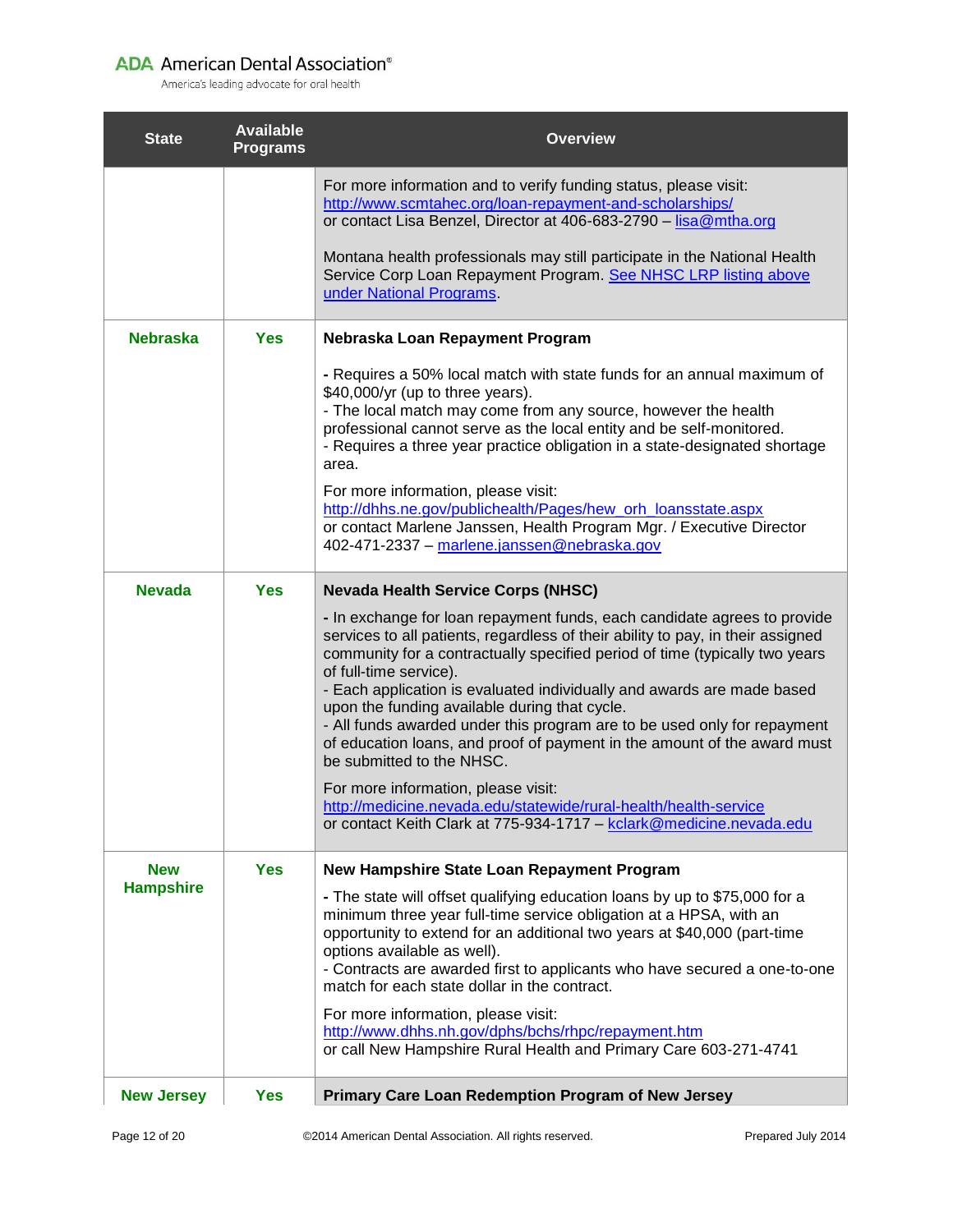| <b>State</b>                    | <b>Available</b><br><b>Programs</b> | <b>Overview</b>                                                                                                                                                                                                                                                                                                                                                                                                                                                                                                                                                                                                                                                                                                                                                                                                                     |
|---------------------------------|-------------------------------------|-------------------------------------------------------------------------------------------------------------------------------------------------------------------------------------------------------------------------------------------------------------------------------------------------------------------------------------------------------------------------------------------------------------------------------------------------------------------------------------------------------------------------------------------------------------------------------------------------------------------------------------------------------------------------------------------------------------------------------------------------------------------------------------------------------------------------------------|
|                                 |                                     | - Providers are required to work full-time for a minimum of two years<br>(maximum of four years) in an eligible underserved area at an approved<br>Loan Repayment Program (LRP) placement site.<br>- Participants serve a six-month probationary period upon initial placement<br>at an approved LRP site.<br>- At the end of each full year of service, participants are eligible to redeem<br>loan repayment: 18% up to \$21,600 for first year, 26% up to \$31,200 for<br>second year, 28% up to \$33,600 for third year, and 28% up to \$33,600 for<br>fourth year.<br>For more information, please visit:<br>http://rbhs.rutgers.edu/lrpweb/index.htm or contact the program at<br>973-972-4605 - NJLRP@umdnj.edu                                                                                                              |
| <b>New Mexico</b>               | <b>Yes</b>                          | Health Professional Loan Repayment Program (HPLRP)                                                                                                                                                                                                                                                                                                                                                                                                                                                                                                                                                                                                                                                                                                                                                                                  |
|                                 |                                     | - Provides repayment for outstanding student loans for a two year service<br>commitment to practice full-time in a designated medical shortage area in<br>the state.<br>- The New Mexico Higher Education Dept. (NMHED) does not keep a<br>specific list of eligible sites, however NMHED will not consider for-profit<br>sites or private practice sites, generally speaking (most not-for-profit<br>publicly funded sites as well as HSPAs will score well).<br>- The maximum award amount is \$25,000/yr, (up to \$35,000 for working in<br>a HPSA) and recipients are eligible for renewal upon completion of their<br>two-year obligation.<br>For more information, please visit:<br>http://www.hed.state.nm.us/students/health_lrap.aspx<br>or contact the Financial Aid Division Financial Aid Hotline at<br>1-800-279-9777. |
| <b>New York</b>                 | <b>Yes</b>                          | <b>Primary Care Service Corps</b>                                                                                                                                                                                                                                                                                                                                                                                                                                                                                                                                                                                                                                                                                                                                                                                                   |
|                                 |                                     | - Full-time service providers are eligible for up to \$30,000/yr. and they<br>must commit to at least two years at one or more eligible service sites<br>located in a New York State HPSA (extendable up to five years with a<br>maximum total award of \$150,000).<br>For more information, please visit:<br>http://www.health.ny.gov/funding/rfa/1205031010/index.htm<br>or contact Caleb Wistar at 518-473-7019 - sch_loan@health.state.ny.us                                                                                                                                                                                                                                                                                                                                                                                    |
| <b>North</b><br><b>Carolina</b> | <b>Yes</b>                          | North Carolina State Loan Repayment                                                                                                                                                                                                                                                                                                                                                                                                                                                                                                                                                                                                                                                                                                                                                                                                 |
|                                 |                                     | - Principal plus interest maximums are \$100,000 for a 4-year commitment<br>to assist with the shortage of dentists who serve Medicaid, uninsured, and<br>low-income patients.<br>For more information, please visit:<br>http://www.ncdhhs.gov/orhcc/recruitment/medical.htm<br>or contact North Carolina Rural Health and Community Care at<br>919-527-6440                                                                                                                                                                                                                                                                                                                                                                                                                                                                        |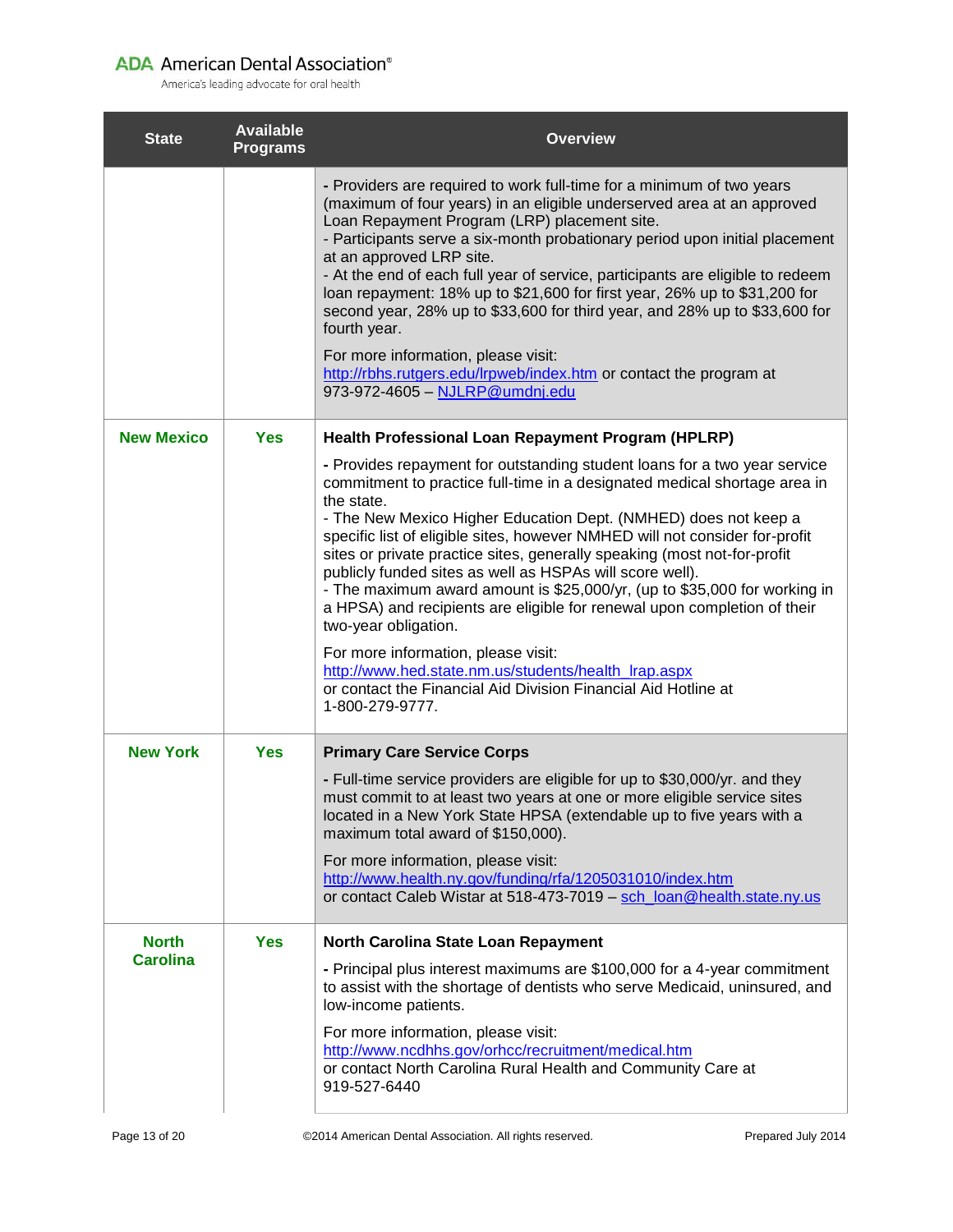| <b>State</b>        | <b>Available</b><br><b>Programs</b> | <b>Overview</b>                                                                                                                                                                                                                                                                                                                                                                                                                                                                                                                                                                                                                                                                                                                                                                                                                                                                                 |
|---------------------|-------------------------------------|-------------------------------------------------------------------------------------------------------------------------------------------------------------------------------------------------------------------------------------------------------------------------------------------------------------------------------------------------------------------------------------------------------------------------------------------------------------------------------------------------------------------------------------------------------------------------------------------------------------------------------------------------------------------------------------------------------------------------------------------------------------------------------------------------------------------------------------------------------------------------------------------------|
| <b>North Dakota</b> | <b>Yes</b>                          | North Dakota Dental Loan Repayment Program                                                                                                                                                                                                                                                                                                                                                                                                                                                                                                                                                                                                                                                                                                                                                                                                                                                      |
|                     |                                     | - Designed to attract dentists to practice in areas of need, this program<br>offers up to \$80,000 in exchange for four years (nonrenewable) of full-time<br>practice in a selected community or communities.<br>- Three dentists may be selected each year, and preference is given to<br>dentists who will serve rural underserved areas.<br>- Each applicant must establish a relationship with a selected community<br>before submitting an application.                                                                                                                                                                                                                                                                                                                                                                                                                                    |
|                     |                                     | For more information, please visit: http://www.nddental.com/?id=35<br>or contact Gary Garland, Office of Community Assistance<br>701-328-4839 - garland@state.nd.us                                                                                                                                                                                                                                                                                                                                                                                                                                                                                                                                                                                                                                                                                                                             |
| Ohio                | <b>Yes</b>                          | <b>Ohio Dentist Loan Repayment Program (ODLRP)</b>                                                                                                                                                                                                                                                                                                                                                                                                                                                                                                                                                                                                                                                                                                                                                                                                                                              |
|                     |                                     | - Provides up to \$25,000/yr. for the first two years and up to \$35,000 for a<br>$3^{rd}$ and $4^{th}$ year (tax exempt) in exchange for a 2-year initial contract with<br>one year renewals.<br>- Must practice 40 hrs./wk. in an underserved dental health resource<br>shortage area (two or more part-time locations can equal one full-time<br>commitment).<br>For more information, please visit:<br>http://www.odh.ohio.gov/en/odhprograms/ohs/oral/safetynet/loanpgm.aspx                                                                                                                                                                                                                                                                                                                                                                                                               |
|                     |                                     | or call the Ohio Department of Health at 614-466-3543.                                                                                                                                                                                                                                                                                                                                                                                                                                                                                                                                                                                                                                                                                                                                                                                                                                          |
| <b>Oklahoma</b>     | <b>Yes</b>                          | <b>Oklahoma Dental Loan Repayment Program (ODLRP)</b>                                                                                                                                                                                                                                                                                                                                                                                                                                                                                                                                                                                                                                                                                                                                                                                                                                           |
|                     |                                     | - Designed to increase the number of dentists providing accessible care to<br>underserved metropolitan and rural areas by providing educational loan<br>repayment assistance for up to a total of twenty-five Oklahoma licensed<br>dentists for a two to five year period.<br>- Dentists entering the Program agree to teach at the University of<br>Oklahoma College of Dentistry if applicable faculty positions are available,<br>or provide dental care in a designated HPSA (minimum 30% of patients<br>treated during the service obligation or contract period must be Medicaid<br>recipients).<br>- Award amount of up to \$25,000/yr. is based upon the amount of<br>appropriated funds.<br>For more information, please visit:<br>http://www.ok.gov/health/Child_and_Family_Health/Dental_Health_Servic<br>e/Oklahoma_Dental_Loan_Repayment_Program/<br>or email ODLRP@health.ok.gov. |
| <b>Oregon</b>       | <b>Yes</b>                          | <b>Oregon Partnership State Loan Repayment (SLRP)</b>                                                                                                                                                                                                                                                                                                                                                                                                                                                                                                                                                                                                                                                                                                                                                                                                                                           |
|                     |                                     | - Provides loan repayment of up to \$35,000/yr. (or 25% of your total<br>qualifying debt, whichever is the smaller amount), disbursed every six<br>months during a two-year obligation.<br>- Candidates must work in a HPSA designated service site for a minimum<br>two-year obligation with the option to continue 1-2 years beyond.<br>- Applications are accepted on an ongoing basis with no application<br>deadlines.                                                                                                                                                                                                                                                                                                                                                                                                                                                                     |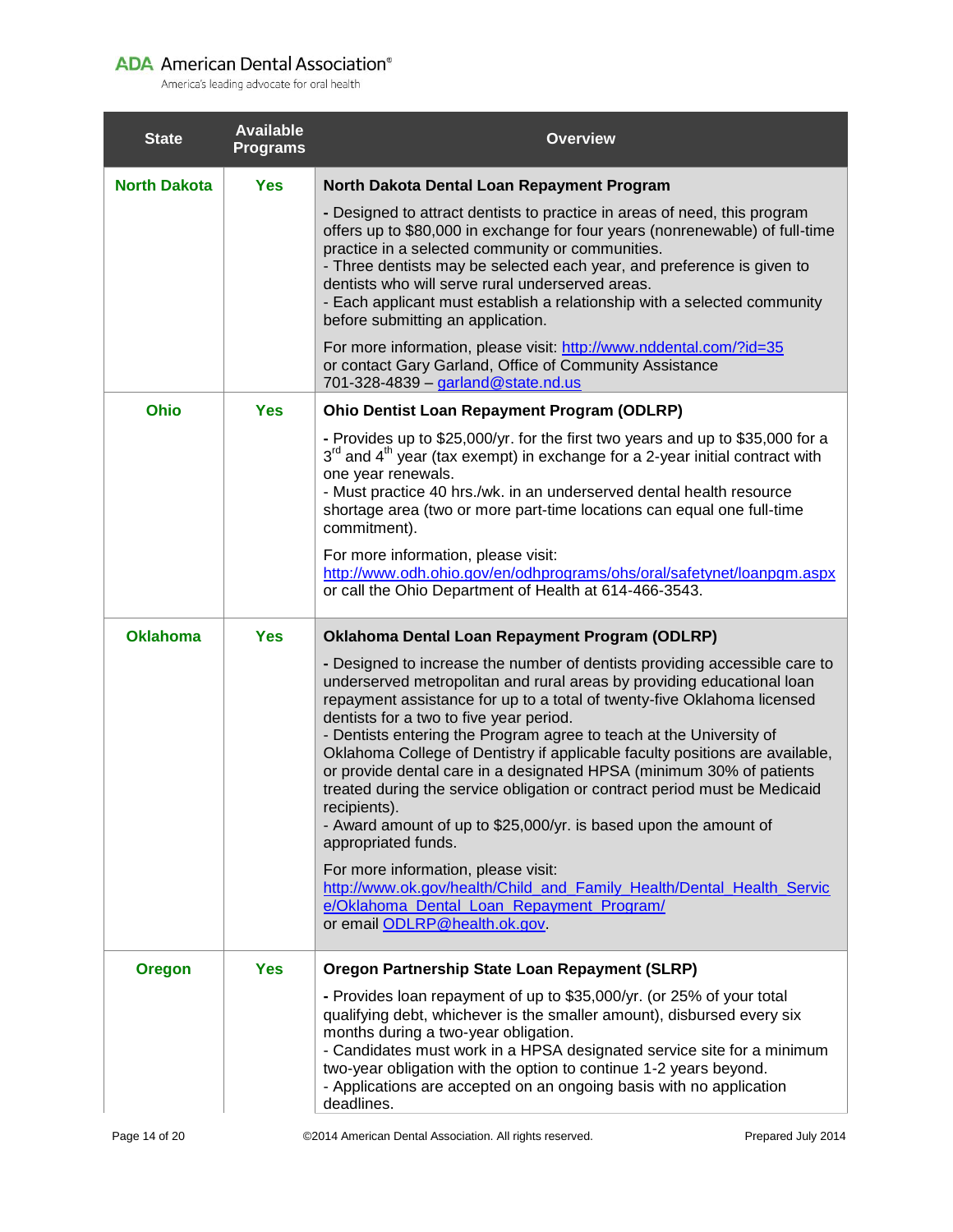| <b>State</b>        | <b>Available</b><br><b>Programs</b> | <b>Overview</b>                                                                                                                                                                                                                                                                                                                                                                                                                                                                                                                                                                                                                                                                                                                                                                                                     |
|---------------------|-------------------------------------|---------------------------------------------------------------------------------------------------------------------------------------------------------------------------------------------------------------------------------------------------------------------------------------------------------------------------------------------------------------------------------------------------------------------------------------------------------------------------------------------------------------------------------------------------------------------------------------------------------------------------------------------------------------------------------------------------------------------------------------------------------------------------------------------------------------------|
|                     |                                     | For more information, please visit:<br>http://www.ohsu.edu/xd/outreach/oregon-rural-health/providers/loan-<br>repayment/slrp.cfm<br>or contact the Oregon Office of Rural Health<br>503-494-4450 - ruralweb@ohsu.edu                                                                                                                                                                                                                                                                                                                                                                                                                                                                                                                                                                                                |
| Pennsylvania        | <b>Yes</b>                          | <b>Primary Health Care Practitioner Loan Repayment Program</b>                                                                                                                                                                                                                                                                                                                                                                                                                                                                                                                                                                                                                                                                                                                                                      |
|                     |                                     | - Loan repayment opportunities are presented as an incentive to recruit<br>and retain primary care practitioners willing to provide full-time practice in<br>an underserved HPSA.<br>- For the maximum amount of \$64,000, providers are bound to a four year<br>service commitment using the following payment plan: 15% up to \$9,600<br>the first year, 20% up to \$12,800 the second year, 30% up to \$19,200 the<br>third year, and 35% up to \$22,400 the fourth year.<br>For more information, please visit:<br>http://www.portal.state.pa.us/portal/server.pt/community/primary care res<br>ources/14194/loan_repayment_program/608697<br>or contact the Pennsylvania Department of Health<br>1-877-724-3258 $-$ loanrepayment @pa.gov                                                                      |
| <b>Rhode Island</b> | <b>Yes</b>                          | Rhode Island Dental Education Loan Repayment Program                                                                                                                                                                                                                                                                                                                                                                                                                                                                                                                                                                                                                                                                                                                                                                |
|                     |                                     | - Created to ensure a stable and adequate supply of oral health care<br>professionals to safety net sites across the state (providing services<br>regardless of patients' insurance status or ability to pay).<br>- In exchange for a two-year commitment, recipients are eligible for funds<br>up to \$25,000 annually.<br>For more information, please visit:<br>http://www.risla.com/ForSchools/tabid/60/Default.aspx                                                                                                                                                                                                                                                                                                                                                                                            |
| <b>South</b>        | <b>Yes</b>                          | South Carolina Rural Dentist Incentive Program Grant                                                                                                                                                                                                                                                                                                                                                                                                                                                                                                                                                                                                                                                                                                                                                                |
| <b>Carolina</b>     |                                     | - Assists dentists in repaying educational loans by providing loan<br>reimbursement payments to dentists who agree to practice in HPSAs or<br>serve as full-time faculty at the Medical University of South Carolina<br>College of Dental Medicine.<br>- Dentists are expected to treat at least 100 unduplicated Medicaid<br>patients.<br>- Loan reimbursement payments cover the amount of all canceled loan<br>repayment checks submitted to the South Carolina Area Heath Education<br>Consortium (AHEC) or the dentist can provide AHEC with the proper<br>information needed to access his/her loans online and these can be paid<br>directly by the AHEC.<br>For more information, please visit:<br>http://www.raconline.org/funding/1287/<br>or call the South Carolina Dental Association at 803-750-2277. |
| <b>South Dakota</b> | <b>Yes</b>                          | South Dakota Recruitment Assistance Program                                                                                                                                                                                                                                                                                                                                                                                                                                                                                                                                                                                                                                                                                                                                                                         |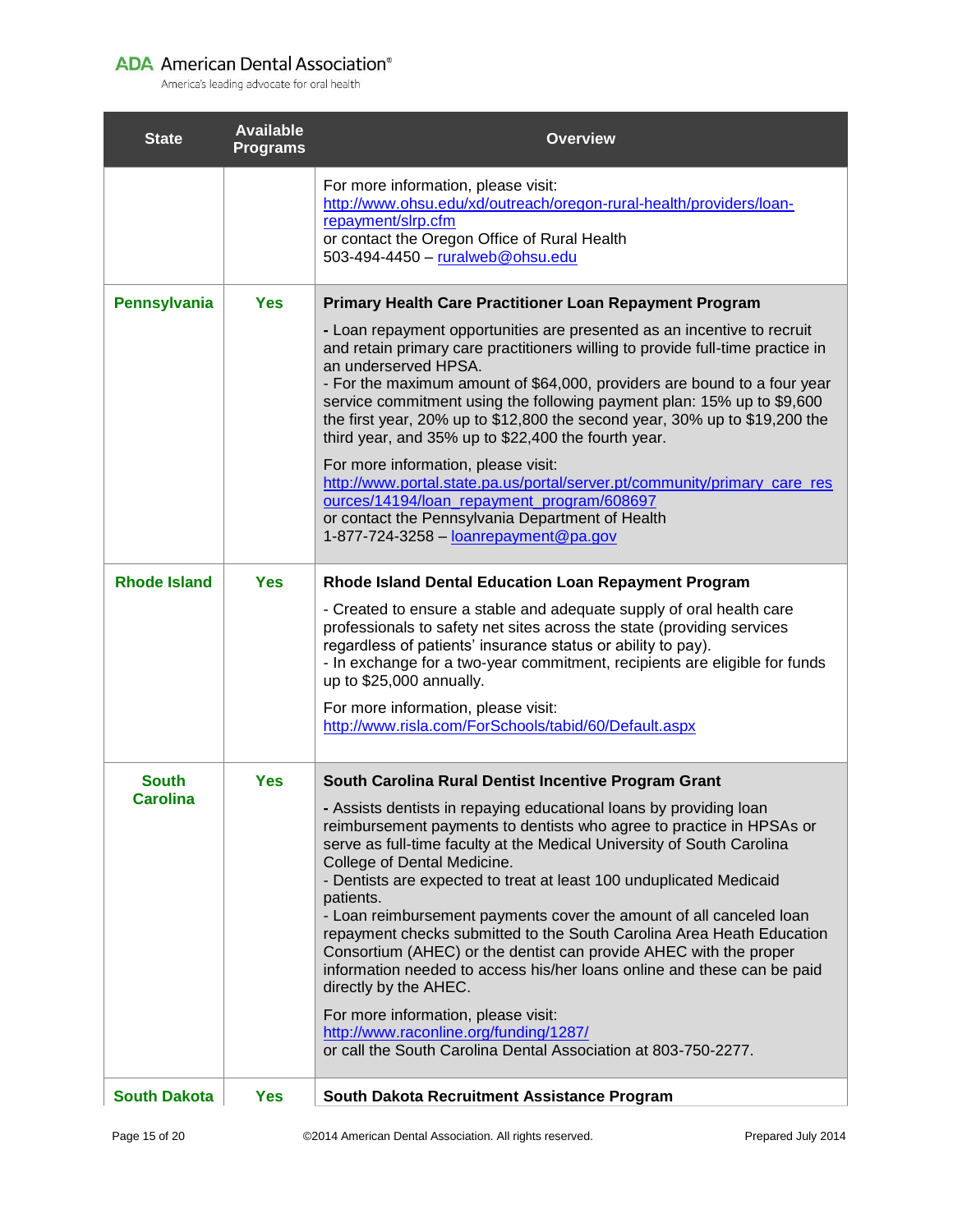| <b>State</b>     | <b>Available</b><br><b>Programs</b> | <b>Overview</b>                                                                                                                                                                                                                                                                                                                                                                                                                                                                                                                                                                                                                                                                                             |
|------------------|-------------------------------------|-------------------------------------------------------------------------------------------------------------------------------------------------------------------------------------------------------------------------------------------------------------------------------------------------------------------------------------------------------------------------------------------------------------------------------------------------------------------------------------------------------------------------------------------------------------------------------------------------------------------------------------------------------------------------------------------------------------|
|                  |                                     | - Provides incentive payment in return for three continuous years of<br>practice in an eligible rural community.<br>- The amount of incentive payment is equal to twice the University of<br>South Dakota School of Medicine resident tuition for the four most recently<br>completed academic years (approximately, \$138, 328).<br>For more information, please visit:<br>http://doh.sd.gov/providers/ruralhealth/recruitment-assistance-healthcare-<br>professionals/RAP.aspx<br>or contact Kelsey Hanson at the Office of Rural Health<br>605-773-2679 - kelsey.hanson@state.sd.us                                                                                                                      |
|                  | <b>Privately</b><br><b>Funded</b>   | Delta Dental of South Dakota Loan Repayment for Service Program<br>- Provides financial assistance to repay qualifying educational loans to<br>providers who agree to serve a selected percentage of Medicaid-insured<br>patients in their practice or a combination of seeing patients in the practice<br>and serving in Delta's Mobile Dental Program.<br>- Total loan repayments may range from \$40,000 to \$100,000 depending<br>on the level of service commitment made by the recipient.<br>For more information, please visit:<br>http://www.sddental.org/careerslisting_loanrepaymentprogram.htm<br>or contact Delta Dental of South Dakota<br>1-800-627-3961 - connie.halverson@deltadentalsd.com |
| <b>Tennessee</b> | <b>Yes</b>                          | Tennessee State Loan Repayment Program (TSLRP)<br>- Issues a maximum award amount of \$50,000 for an initial two year<br>service obligation (renewable for a maximum of \$20,000 per year) to<br>practice full-time (part-time options available) at a ambulatory public, non-<br>profit or private non-profit primary care site located in a HPSA.<br>For more information, please visit: http://health.state.tn.us/vendors.htm<br>or contact Tresea Donelson, Program Coordinator<br>615-532-0195 - tresea.donelson@tn.gov                                                                                                                                                                                |
| <b>Texas</b>     | <b>NHSC</b><br>Only                 | Applications are no longer available for state-funded Loan Repayment<br>Programs. This state only participates in the National Health Service Corp<br>Loan Repayment Program. There is no separate state funded program.<br>See NHSC LRP listing above under National Programs.                                                                                                                                                                                                                                                                                                                                                                                                                             |
| <b>Utah</b>      | <b>NHSC</b><br>Only                 | This state only participates in the National Health Service Corp Loan<br>Repayment Program. There is no separate state funded program. See<br>NHSC LRP listing above under National Programs.                                                                                                                                                                                                                                                                                                                                                                                                                                                                                                               |
| <b>Vermont</b>   | <b>Yes</b>                          | Vermont Educational Loan Repayment Program For Dentists<br>- Awards up to \$20,000/yr. and state awards may be enhanced by<br>community or employer matching funds with the goal of creating a<br>partnership between the recipient, the State of Vermont, and<br>communities/practices/foundations to reduce education debt.                                                                                                                                                                                                                                                                                                                                                                               |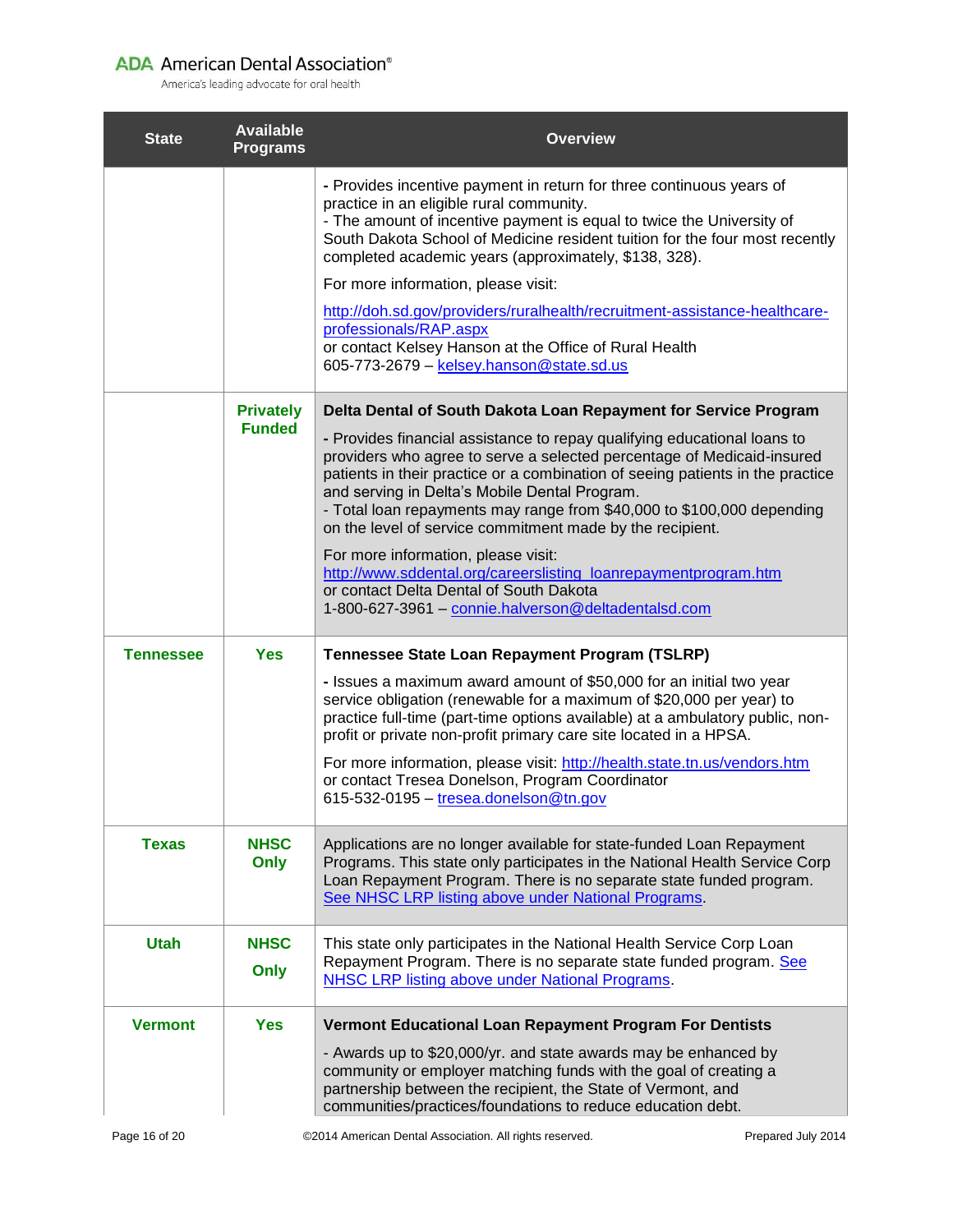| <b>State</b>         | <b>Available</b><br><b>Programs</b> | <b>Overview</b>                                                                                                                                                                                                                                                                                                                                                                                                                                                                                                                                                                                                                                                                                      |
|----------------------|-------------------------------------|------------------------------------------------------------------------------------------------------------------------------------------------------------------------------------------------------------------------------------------------------------------------------------------------------------------------------------------------------------------------------------------------------------------------------------------------------------------------------------------------------------------------------------------------------------------------------------------------------------------------------------------------------------------------------------------------------|
|                      |                                     | - Must be a Vermont resident, and must reapply annually for a maximum<br>of six years.<br>- Recipient is required to practice a minimum of 20 hours per week and is<br>expected to accept patients with coverage under Medicaid, or other state-<br>funded health care benefit programs.<br>For more information, please visit:<br>http://www.uvm.edu/medicine/ahec/?Page=educationloanrepayment5.html<br>&SM=programssubmenu.html<br>or contact the University of Vermont Office of Primary Care<br>802-656-2179 - ahec@uvm.edu                                                                                                                                                                     |
| <b>Virginia</b>      | <b>Yes</b>                          | Federal Virginia State Loan Repayment Program (VA-SLRP)<br>- Participants may receive up to \$140,000 for a four year commitment at a<br>public or not-for-profit site located in a HPSA.<br>- The program requires a state or community dollar-for-dollar match (state<br>match was defunded in FY2010), therefore the recipient is currently<br>required to find their own community match which most commonly comes<br>from their practice site.<br>- Applicant must be a Virginia Resident for at least one year.<br>For more information, please visit:<br>http://www.vdh.virginia.gov/OMHHE/primarycare/incentives/loanrepayment<br>/index.htm<br>or contact Dena Schall, Workforce Specialist |
| <b>Washington</b>    | <b>Yes</b>                          | 804-864-7435 - IncentivePrograms@vdh.virginia.gov<br><b>State Loan Repayment Program (SLRP)</b><br>- Rewards up to \$35,000 for a minimum two year service commitment and<br>each additional year's amount is based on funds available.<br>- In return for loan repayment, participants agree to provide full-time<br>service in rural or underserved urban areas designated as HPSA.<br>For more information, please visit:<br>http://www.doh.wa.gov/ForPublicHealthandHealthcareProviders/RuralHeal<br><u>th/ResourcesforClinicians/LoanRepaymentPrograms.aspx</u><br>or contact the Washington Student Achievement Council<br>360-753-7794 - chrisw@wsac.wa.gov                                   |
| <b>West Virginia</b> | <b>Yes</b>                          | Dental Workforce Loan Reimbursement Program<br>- Loan reimbursement for recent graduates and graduating dentists willing<br>to practice in a Dental HPSA.<br>For more information and to apply, please contact:<br>Jason Rousch<br><b>WV Oral Health Program</b><br>350 Capitol Street, Room 427<br>Charleston, WV 25301<br>800-642-8522<br>Jason.M.Rousch@wv.gov                                                                                                                                                                                                                                                                                                                                    |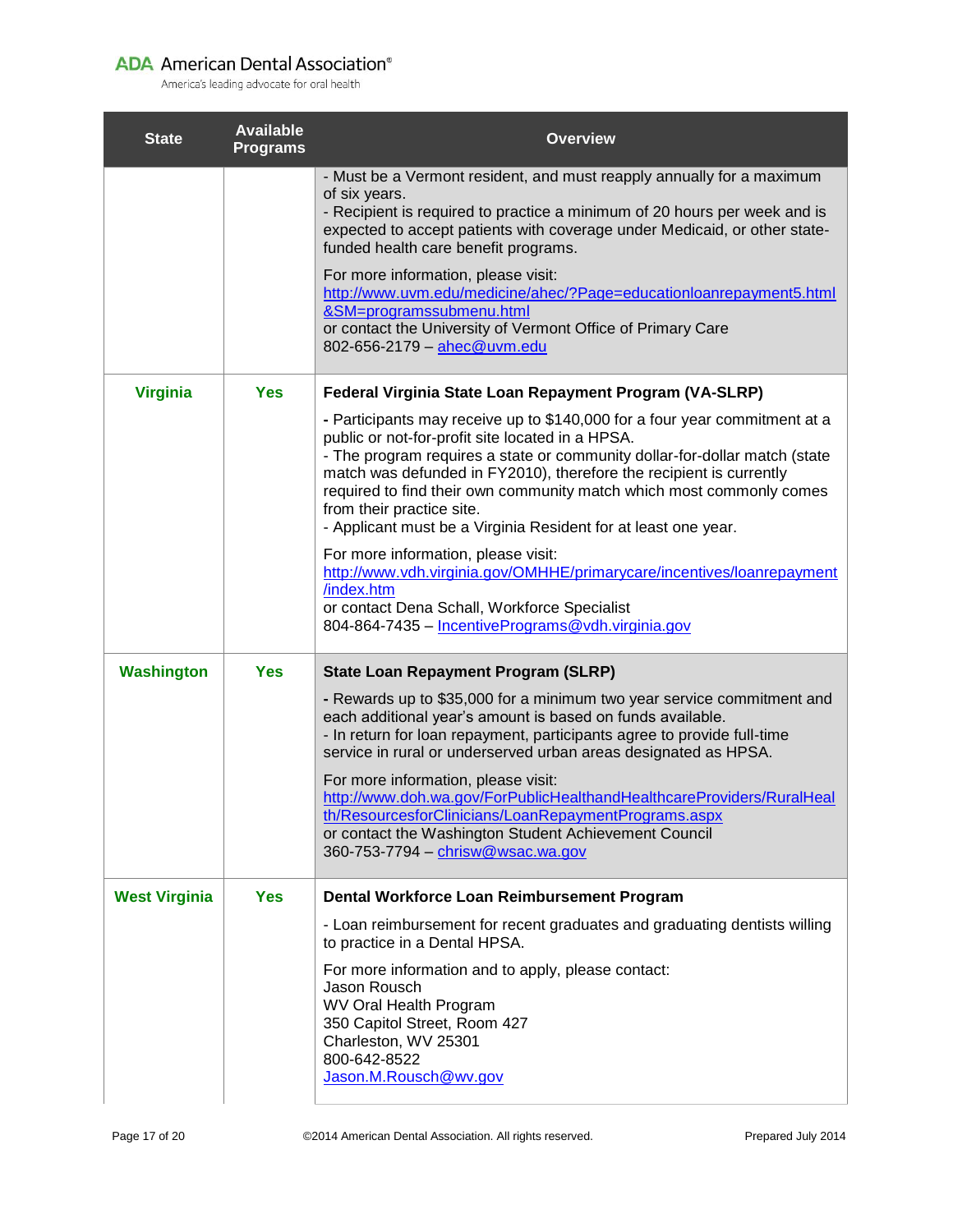| <b>State</b>     | <b>Available</b><br><b>Programs</b> | <b>Overview</b>                                                                                                                                                                                                                                                                                                                                                                                                                                                                                                                                                                                                 |
|------------------|-------------------------------------|-----------------------------------------------------------------------------------------------------------------------------------------------------------------------------------------------------------------------------------------------------------------------------------------------------------------------------------------------------------------------------------------------------------------------------------------------------------------------------------------------------------------------------------------------------------------------------------------------------------------|
|                  | <b>Privately</b><br><b>Funded</b>   | <b>Delta Dental Loan Repayment</b><br>- Offers up to \$75,000 over three years in loan repayment to dentist<br>practicing in the state of Washington in dental shortage areas.<br>For additional information, please contact:<br><b>Dianne Riter</b><br>206-729-5507 - driter@deltadentalwa.com                                                                                                                                                                                                                                                                                                                 |
| <b>Wisconsin</b> | <b>Yes</b>                          | Dental Health Professions Loan Assistance Program (DHPLAP)<br>- Receive a maximum award of \$50,000 toward qualifying education loans<br>for a three year commitment to serve in a HPSA.<br>- During each of the three years of the award, dentists must provide<br>services to a minimum number of recipients of Medicaid or BadgerCare<br>(unduplicated) not to fall below a certain minimum amount of claims paid.<br>For more information, please visit: http://www.worh.org/loan-repayment<br>or contact Kevin Jacobson at the Wisconsin Office of Rural Health<br>608-261-1888 - kmjacobson $2@$ wisc.edu |
| <b>Wyoming</b>   | <b>Yes</b>                          | Wyoming Healthcare Professional Loan Repayment Program<br>- The intent of the program is to enhance the ability of medically<br>underserved Wyoming communities to recruit and retain healthcare<br>professionals.<br>- Receive up to \$30,000 each year for three years for full-time work and<br>treat Medicare, Medicaid, and Kid Care eligible patients.<br>For more information, please visit:<br>http://www.health.wyo.gov/rfhd/rural/loan.html<br>or contact Keri Wagner, Office Manager<br>307-777-6512                                                                                                 |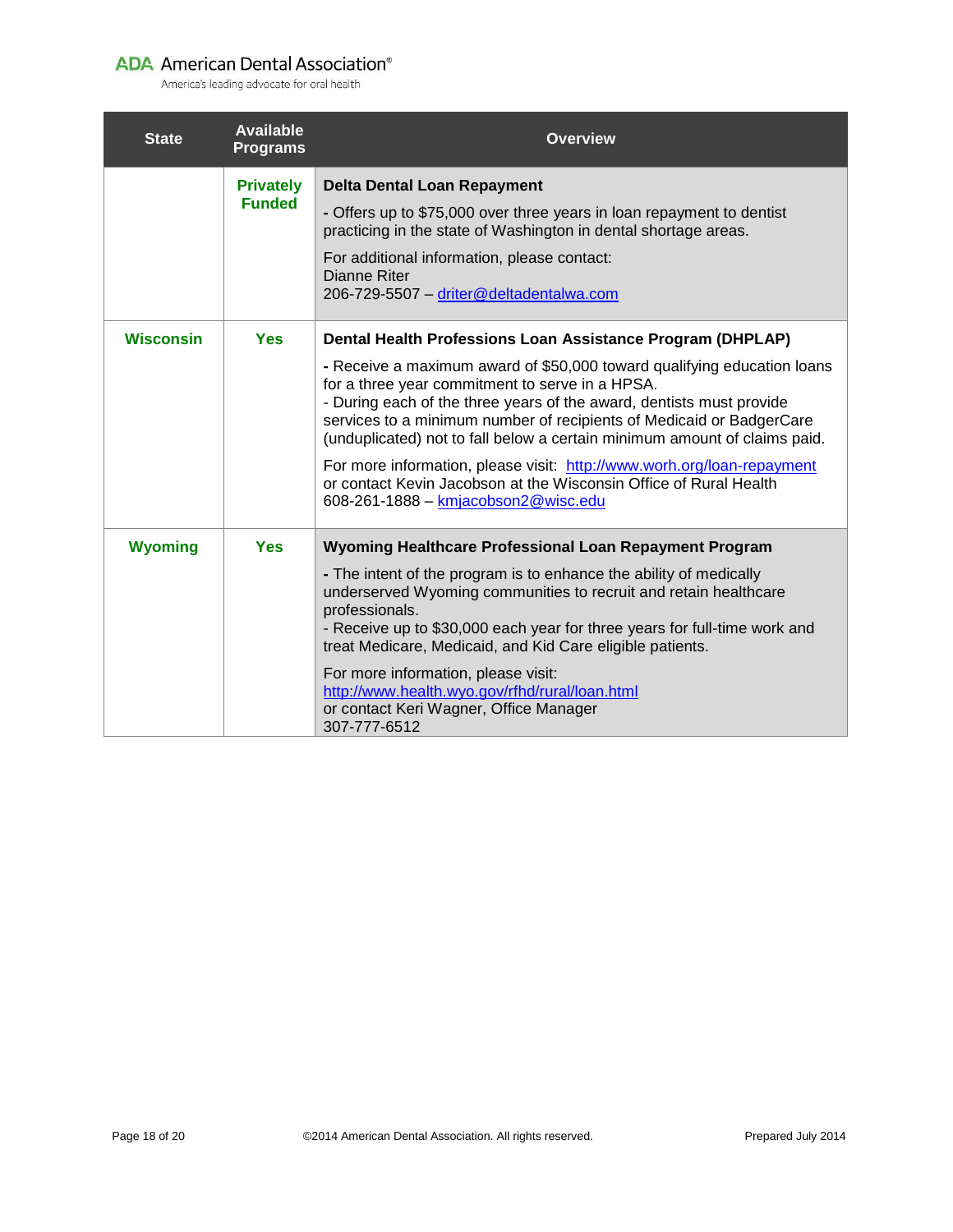America's leading advocate for oral health

# <span id="page-18-0"></span>**Resources**

#### **3RNet**

The National Rural Recruitment and Retention Network (3RNet) helps health professionals find practice opportunities in rural and underserved areas throughout the country. Any rural health facility—hospital, clinic, health center, IHS facility, or private practice—can post job openings in primary care to the Rural Recruitment and Retention (3RNet) Web site.

#### [http://www.3rnet.org](http://www.3rnet.org/)

#### **ADA Department of State Government Affairs (SGA)**

SGA tracks state-level loan repayment programs and other financial incentives to practice by state. In addition, SGA monitors the legislative environment and produces a State Legislative Report and other advocacy related news. You can access this information on [www.ada.org](http://www.ada.org/) or contact [govtpol@ada.org.](mailto:govtpol%40ada.org)

#### **American Dental Education Association (ADEA)**

ADEA is the voice of dental education. Its members include all U.S. and Canadian dental schools and many allied and postdoctoral dental education programs, corporations, faculty, and students. Listed below are a handful of student loan resources available on ADEA's Web site.

ADEA.org: [Financing a Dental Education](http://www.adea.org/Secondary.aspx?id=11574)

In this section, you'll find a PDF of State and Federal Loan Repayment Programs as well as a comprehensive resource on financing a dental education as part of the *ADEA Official Guide to Dental Schools*.

#### ADEA.org: [Faculty Loan Repayment and Grant Programs](http://www.adea.org/professional_development/academic_dental_careers/Pages/FacultyLoanRepaymentandGrantPrograms.aspx)

In this section, you'll find links to a number of loan repayment and grant programs designed for faculty. Examples of the programs include HRSA Health Professions Faculty Loan Repayment Program (FLRP) and the HRSA Minority Faculty Fellowship Program (MFFP).

#### **Dental Schools**

Many dental schools and advanced programs may have financial assistance and loan repayment programs. Contact your school's financial aid office for more information. For a list of dental schools, visit the link below.

ADA.org: [Dental Education Schools & Programs](http://www.ada.org/103.aspx)

#### **Constituent (State) Dental Societies**

State dental societies may have information on state legislation affecting loan repayment or track programs in your area. Contact your society staff for more information.

[www.ada.org/societydirectories](http://www.ada.org/societydirectories)